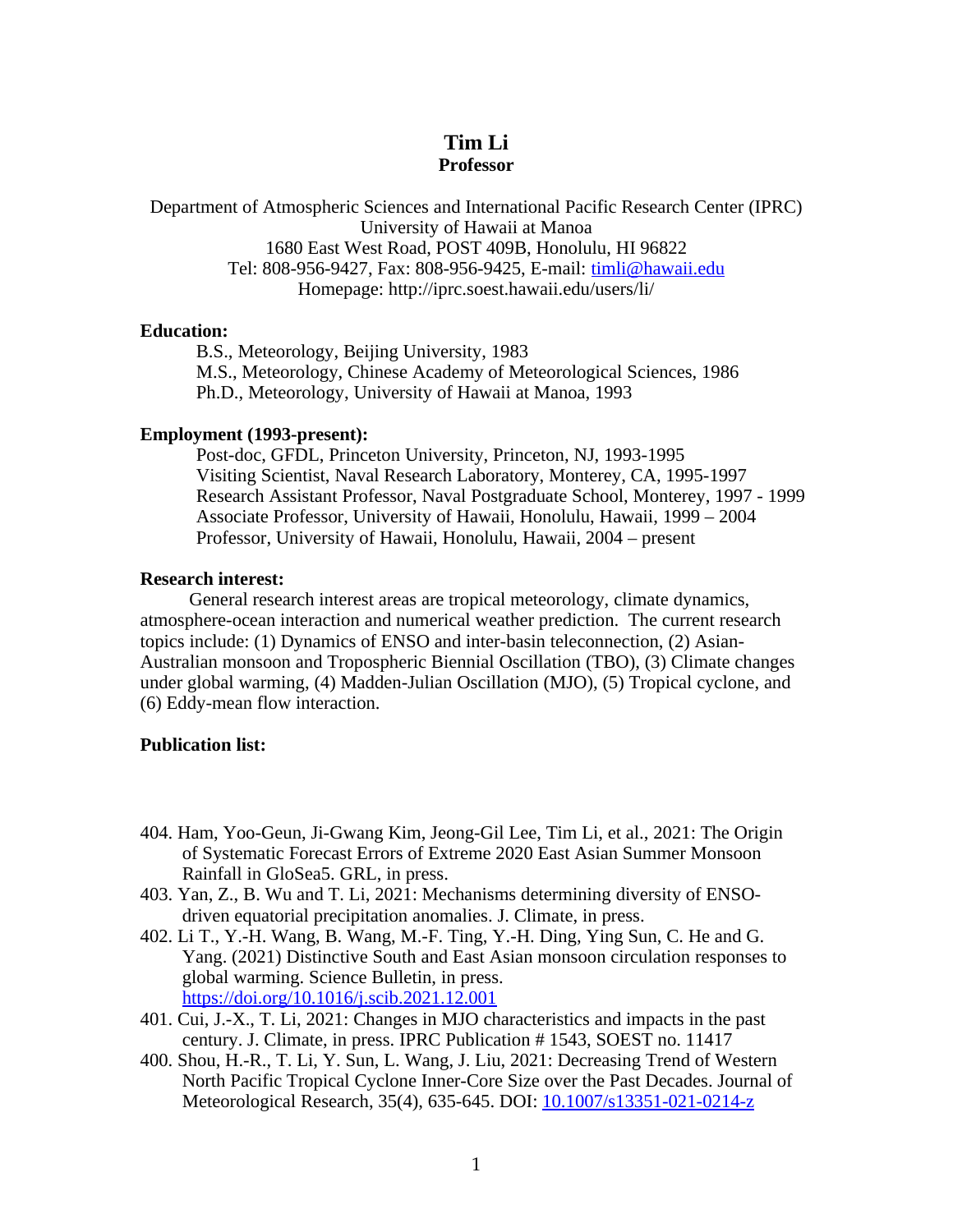- 399. Ding, L.-D., T. Li, Y. Sun, 2021: Subseasonal and Synoptic Variabilities of Precipitation over the Yangtze River Basin in Summer 2020. Advances in Atmospheric Sciences, in press.
- 398. Cheng, Yifeng, Lu Wang, and Tim Li, 2021: Two Distinct Types of 10-30-day Persistent Heavy Rainfall Events over the Yangtze River Valley. J. Climate, DOI: 10.1175/JCLI-D-20-0741.1
- 397. Chen, Xuan, T. Li, 2021: An Improved Method for Defining Short-term Climate Anomalies, Journal of Meteorological Research, in press.
- 396. Zhang, Chao, T. Li, S.-L. Li, 2021: Impacts of CP- and EP-El Niño events on the Antarctic sea ice in austral spring. J. Climate, in press.
- 395. Wang, H., Y. Dai, S. Yang, T. Li, J. Luo, B. Sun, M. Duan, J. Ma, Z. Yin, and Y. Huang, 2021: Predicting climate anomalies: a real challenge. Atmos. Ocean. Science Lett., DOI: https://doi.org/10.1016/j.aosl,2021.100115
- 394. Wang, X.-Y., T. Li, C. He, 2021: Impact of the mean state on El Niño induced western North Pacific anomalous anticyclone during its decaying summer in AMIP models. J. Climate, in press.
- 393. Hou, Q.-Y., Z.-H. Jiang, T. Li, L. Li, 2021: Divergent Responses of Summer Precipitation in China to 1.5°C Global Warming in Transient and Stabilized Scenarios. Earth's Future, in press. DOI: 10.1029/2020EF001832
- 392. Gong, Y.-H., T. Li, 2021: Mechanism for Southward Shift of Zonal Wind Anomalies During the Mature Phase of ENSO. J. Climate, in press.
- 391. Ham, Y.-G., Ji-Gwang Kim, Jeong-Gil Lee, Tim Li, Myong-In Lee, Seok-Woo Son, and Yu-Kyung Hyun, 2021: The origin of systematic forecast errors of extreme 2020 East Asian Summer Monsoon rainfall in GloSea5. Geophysical Research Letters.
- 390. Li, T., Ed., 2021: Asia [in "State of the Climate in 2020"]. Bull. Amer. Meteor. Soc., 102 (8), Sx–Sx,

[https://doi.org/10.1175/2021BAMSStateoftheClimate\\_Chapter7.1](https://doi.org/10.1175/2021BAMSStateoftheClimate_Chapter7.1)

- 389. Bissolli, P., C. Ganter, T. Li, A. Mekonnen, and A. Sánchez-Lugo, Eds., 2021: Regional Climates [in "State of the Climate in 2020"]. Bull. Amer. Meteor. Soc., 102 (8), Sx–Sx, https://doi.org/10.1175/2021BAMSStateoftheClimate\_Chapter7.1
- 388. Li, Z.-B., Y. Sun, T. Li, W. Chen, and Y.-H. Ding, 2021: Projections of South Asian Summer Monsoon Under Global Warming from 1.5° to 5°C. J. Climate, 34, 7913-7926. DOI: [10.1175/JCLI-D-20-0547.1](http://dx.doi.org/10.1175/JCLI-D-20-0547.1)
- 387. Wang, Z.-Y., T. Li, and Y. Sun, 2021: Interdecadal Variability of Intensity of the Madden-Julian Oscillation, Atmospheric Science Letters, in press. IPRC Publication # 1500, SOEST no. 11230
- 386. Liu, Q., T. Li, and W. Zhou, 2021: Impacts of Multi-Timescale Circulations on Meridional Moisture Transport, J. Climate, 34, 8065-8085. DOI: <https://doi.org/10.1175/JCLI-D-20-0126.1>
- 385. Li, T., L. Wang and F. Hu, 2021: Recent advances in understanding MJO propagation dynamics. Science Bulletin, in press.
- 384. Shen, Y., Y. Sun, Z. Zhong, T. Li, 2021: A quantitative method to evaluate the performance of climate models in simulating global tropical cyclones, Frontiers in Earth Science, in press.
- 383. Cui, J., S.-Y. Yang, T. Li, 2021: Intraseasonal variability of summertime surface air temperature over mid-high-latitude Eurasia and its prediction skill in S2S models. JMR, in press.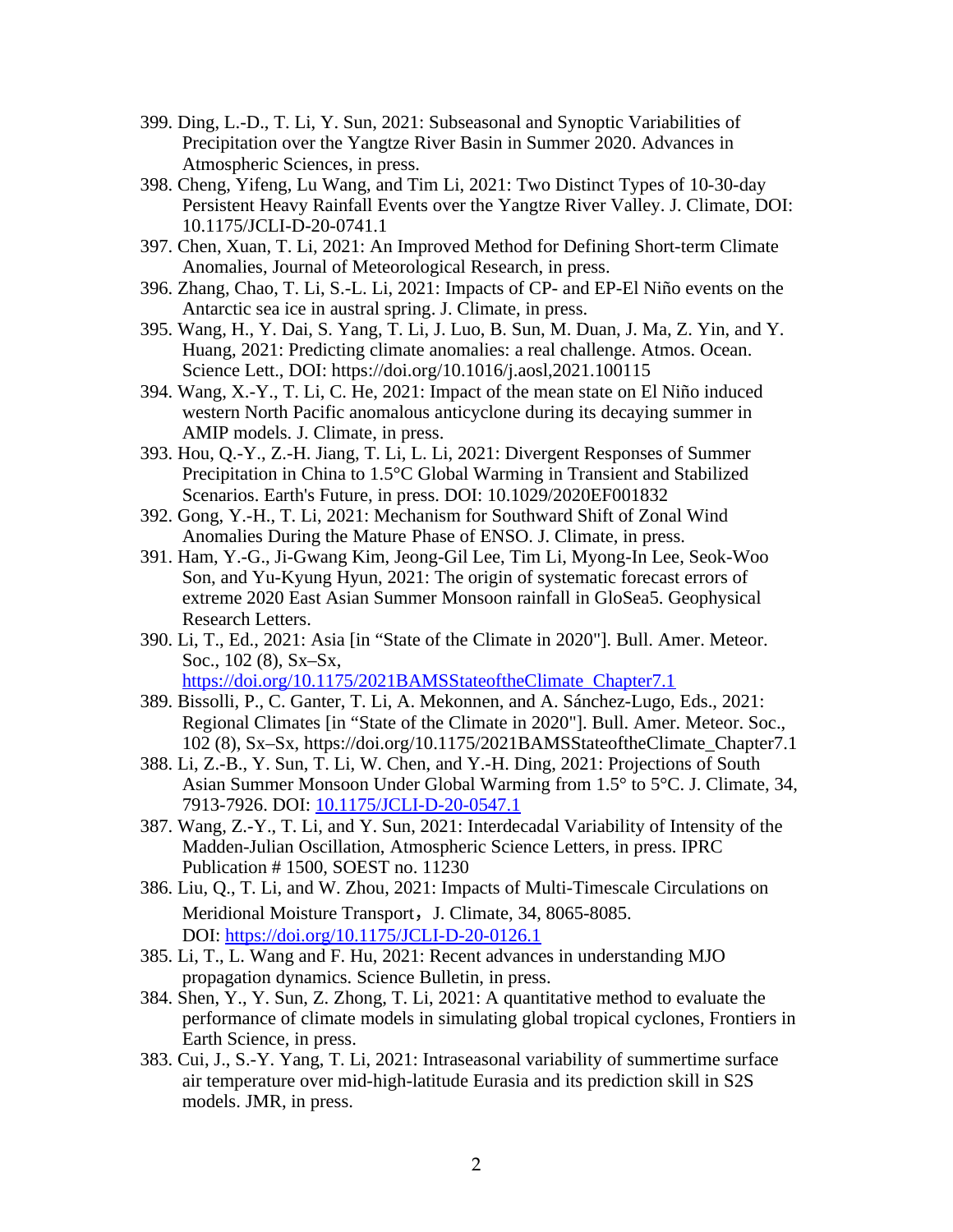- 382. Lu, W., X. Ge, M. Peng, and T. Li, 2021: Influence of El Niño decaying pace on low latitude tropical cyclogenesis over the western North Pacific. International Journal of Climatology, in press. DOI: 10.1002/joc.7288
- 381. Liu, Q., T. Li, and W. Zhou, 2021: Impacts of Multi-timescale Circulations on Meridional Heat Transport. International Journal of Climatology, in press.
- 380. Zhang. K.-Y., J. Li, Z. Zhu, and T. Li, 2021: Implications from subseasonal prediction skill of the prolonged heavy snow event over southern China in early 2008. AAS, in press.
- 379. Cui, J., S.-Y., Yang, Tim Li, 2021: How well do the S2S models predict intraseasonal wintertime surface air temperature over mid-high-latitude Eurasia? Climate Dynamics, in press.
- 378. Wang, T.-Y., T Li, 2021: Factors Controlling the Diversities of MJO Propagation and Intensity. J. Climate, 34, 6549-6563. DOI: 10.1175/JCLI-D-20-0859.1
- 377. Sun, Yuan, Zhong Zhong, Tim Li, Lan Yi, and Yixuan Shen, 2021: [The slowdown](https://journals.ametsoc.org/view/journals/clim/aop/JCLI-D-20-0449.1/JCLI-D-20-0449.1.xml)  [tends to be greater for stronger tropical cyclones.](https://journals.ametsoc.org/view/journals/clim/aop/JCLI-D-20-0449.1/JCLI-D-20-0449.1.xml) J. Climate, in press. DOI: [10.1175/JCLI-D-20-0449.1](https://doi.org/10.1175/JCLI-D-20-0449.1)
- 376. Pan, X., T. Li, Y. Sun, and Z.W. Zhu, 2021: Cause of extreme heavy and persistent rainfall over Yangtze River in summer 2020. Advances in Atmospheric Sciences, in press. IPRC Publication # 1524, SOEST no. 11354, DOI: 10.1007/s00376-021- 0433-3
- 375. Jiang, Leishan, and T. Li, 2021: Impacts of Tropical North Atlantic and Equatorial Atlantic SST Anomalies on ENSO. J. Climate, in press. DOI: [10.1175/JCLI-D-20-](https://doi.org/10.1175/JCLI-D-20-0835.1) [0835.1](https://doi.org/10.1175/JCLI-D-20-0835.1)
- 374. Li, Wenhui, G.-R. Tan, T. Li, 2021: Relationship between the Interannual and Intraseasonal Temperature Variability in Northeast China, International Journal of Climatology, in press. DOI: 10.1002/joc.7247
- 373. Hu, Feng, and T. Li, 2021: Effects of MJO Vertically Tilted Structure on Its Phase Speed from the Moisture Mode Theory Perspective. J. Climate, 34, 4505-4520. DOI: 10.1175/JCLI-D-20-0732.1, IPRC Publication # 1516
- 372. Zhu, Y., and T. Li, 2021: Dynamic and thermodynamic modulations of the convectively coupled equatorial waves by the MJO. Environmental Research Communications, in press. DOI: 10.1088/2515-7620/abeafa
- 371. Chen, M.-C., and T. Li, 2021: ENSO evolution asymmetry: EP versus CP El Niño. Climate Dynamics, 56, 3569–3579. DOI: [10.1007/s00382-021-05654-7](http://doi.org/10.1007/s00382-021-05654-7)
- 370. Zhang Yue, W. Zhou, and T. Li, 2021: Impact of the Indian Ocean Dipole on evolution of the subsequent ENSO: Relative roles of dynamic and thermodynamic processes. J. Climate, in press.
- 369. Qin, C., T. Li, J. Liu and M. Bi, 2021: A Mechanism for Formation of the Western North Pacific Monsoon Trough: Nonlinear Upscale Cascade. Climate Dynamics, 56(11), 3889-3898. IPRC Publication # 1499, SOEST no. 11229. DOI: 10.1007/s00382-021-05672-5
- 368. Pan, X., W. Wang, T. Li, F. Xin, and J.-H. Yu, 2021: Cause of an extreme warm and rainy winter in Shanghai in 2019. International Journal of Climatology, in press. IPRC Publication # 1501, SOEST no. 11231, DOI: 10.1002/joc.7094
- 367. Wang, T.-Y., Cuijiao Chu, X.-G. Sun, T. Li, 2020: Improving Real-Time Forecast of Intraseasonal Variabilities of Indian Summer Monsoon Precipitation in an Empirical Scheme, Frontiers in Earth Science, 8, DOI: [10.3389/feart.2020.577311](http://dx.doi.org/10.3389/feart.2020.577311)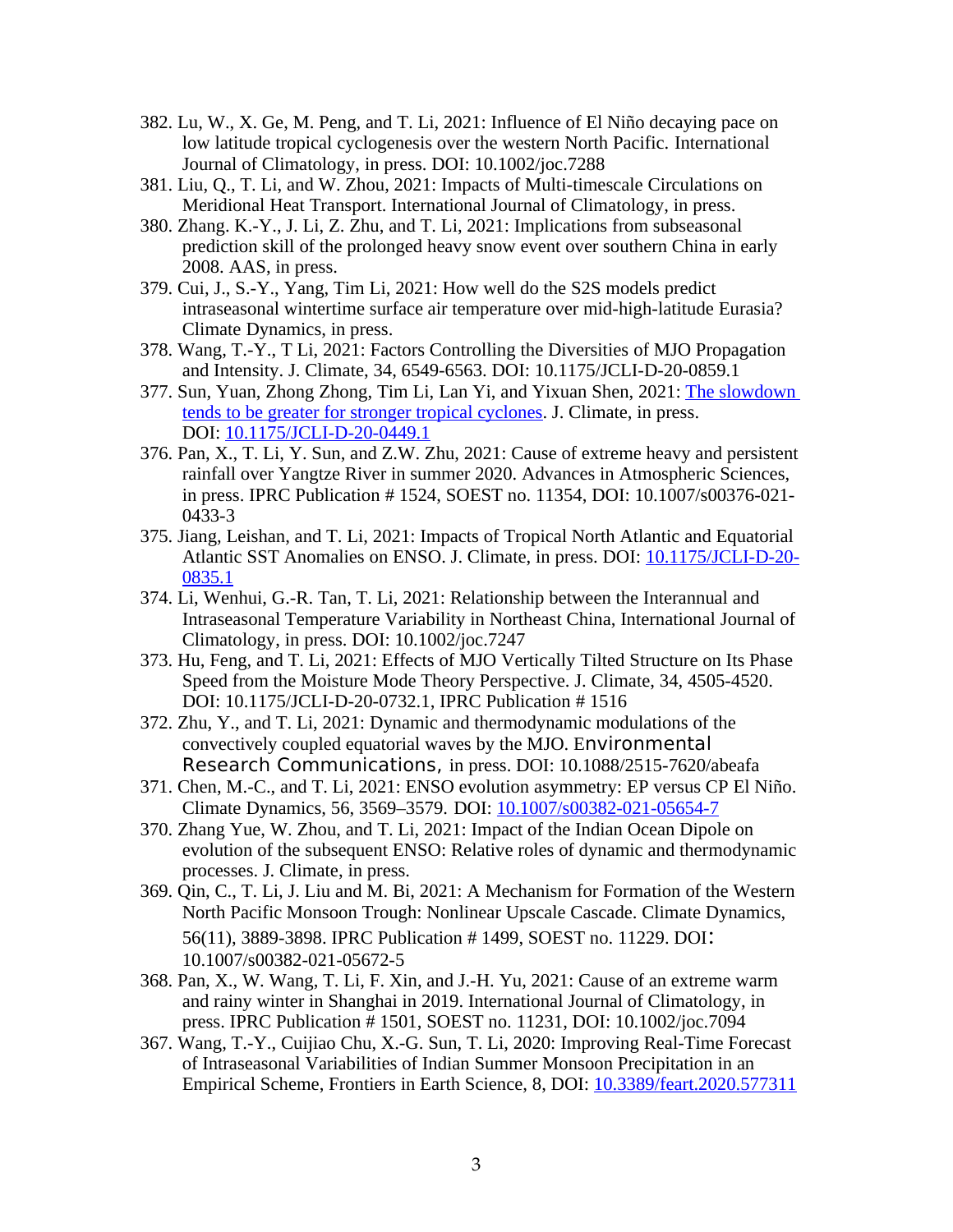- 366. Liu, J., Y. Da, T. Li, and F. Hu, 2020: Impact of ENSO on MJO pattern evolution over the Maritime Continent. Journal of Meteorological Research, 34(6), 1151- 1166. DOI: 10.1007/s13351-020-0046-2
- 365. Ma, Mengyuan, and Tim Li, 2020: Effect of a Low-frequency Vortex on the Size of Typhoon Lan (2017), Monthly Weather Review, 149, 521-536. IPRC Publication # 1491, SOEST # 11202. DOI: [https://doi.org/10.1175/MWR-D-20-](https://doi.org/10.1175/MWR-D-20-0200.1) [0200.1](https://doi.org/10.1175/MWR-D-20-0200.1)
- 364. Zhu, Z.-W., R. Lu, H. Yan, W. Li, T. Li, and J. He, 2020: Dynamic origin of the interannual variability of West China autumn rainfall. J. Climate, in press. DOI: 10.1175/JCLI-D-20-0097.1
- 363. Gao, Yingxia, Pang-Chi Hsu, Lin Chen, Lu Wang, Tim Li, 2020: Effects of highfrequency surface wind on the intraseasonal SST associated with the Madden-Julian oscillation. Clim. Dyn., in press.
- 362. Xu, Zanmin, Yuan Sun, Tim Li, Zhong Zhong, Chen Ma, 2020: Tropical Cyclone Size Change under Ocean Warming and Associated Responses of Tropical Cyclone Destructiveness: Idealized Experiments. J. Meteor. Res., in press.
- 361. Shen, Yixuan, Yuan Sun, Zhong Zhong, Tim Li, Lan Yi, 2020: A Possible Cause of Tropical Cyclone Eastward Genesis Location Bias Study Using CAM5 Model in Western North Pacific. Earth and Space Science, in press.
- 360. Hu, F., T. Li, J. Gao, and L. Hao, 2021: Reexamining the Moisture Mode Theories of the Madden-Julian Oscillation based on Observational Analyses. J. Climate, 34, 839-853. DOI: 10.1175/JCLI-D-20-0441.1
- 359. Ma, C., T. Li, 2020: Effects of Perturbation Type on Tropical Cyclone Size over Tropical North Western Pacific and Atlantic. Climate Dynamics, 56(1), 475-489. DOI: 10.1007/s00382-020-05488-9
- 358. Liu, Q., M. Peng, W. Zhou, and T. Li, 2020: Impacts of Steering Flows with Different Time Scales on the Track of Typhoon Sanba (2012). J. Meteor. Res., in press.
- 357. Cheng, Y.-F., Lu Wang, Tim Li, 2020: Causes of Inter-decadal Increase in the Intraseasonal Rainfall Variability over southern China around the Early 1990s. J. Climate, in press.
- 356. Gao, M.-X., S.-Y. Yang, T. Li, 2020: The Spatial-Temporal Variation of Pacific Blocking Frequency within Winter Months and Its Relationship with Surface Air Temperature. Atmosphere, in press.
- 355. Jiang, L. and T. Li, 2021: Impacts of tropical North Atlantic and Equatoiral Atlantic SST anomalies on ENSO. J. Climate, 34(14), 5635-5655. https://doi.org/10.1175/JCLI-D-20-0835.1
- 354. He, Chao, T. Li, and W. Zhou, 2020: Drier North American monsoon in contrast to Asian-African monsoon under global warming. Journal of Climate 33(22), 9801- 9816. DOI: [10.1175/JCLI-D-20-0189.1](http://dx.doi.org/10.1175/JCLI-D-20-0189.1)
- 353. Wang, W., T. Li, F. Xin, and A. Shimpo, 2020: An unusually cool summer in East Asia and a positive Indian Ocean dipole event. [in "State of the Climate in 2019"]. Bull. Amer. Meteor. Soc., 101 (8), S391–S394, [https://doi.org/10.1175/2020BAMSStateoftheClimate\\_Chapter7.1](https://doi.org/10.1175/2020BAMSStateoftheClimate_Chapter7.1).
- 353. Li, T., Z. Zhu, P. Zhang, T. C. Lee, I. Gustari, Y. Mochizuki, C.-W. Choi, L. Oyunjargal, A. Moise, M.-V. Khiem, and H.P. Lam, 2020: Regional Climates: Asia [in "State of the Climate in 2018"]. *Bull. Amer. Meteor. Soc*., 101(8), S383 385, [https://doi.org/10.1175/2020BAMSStateoftheClimate\\_Chapter7.1](https://doi.org/10.1175/2020BAMSStateoftheClimate_Chapter7.1).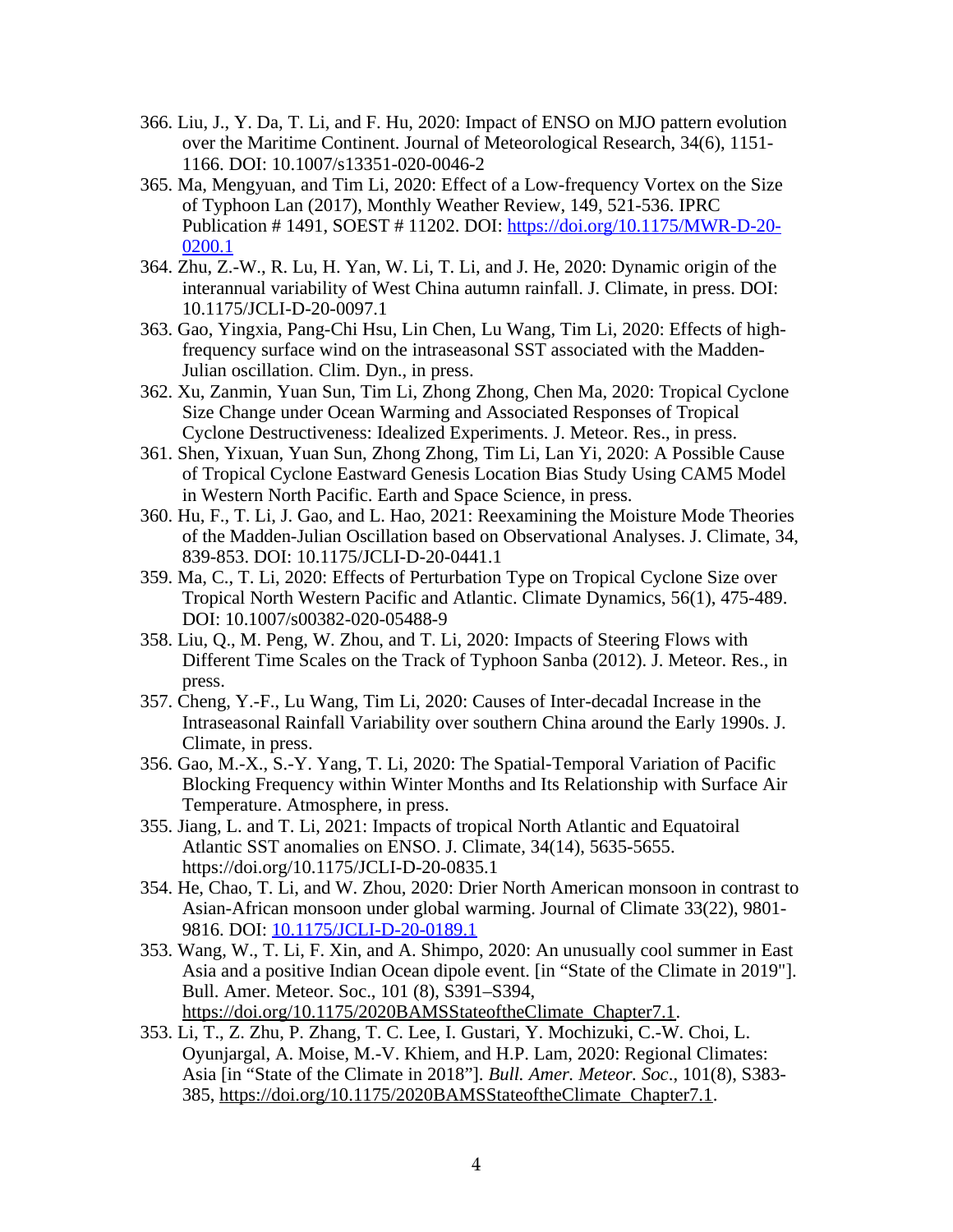- 352. Lu, R., Z.-W. Zhu, T. Li, 2020: Dynamic origin of the interannual variability of West China autumn rainfall. J. Climate, in press.
- 351. Li, T., B. Wang, and C.-P. Chang, 2020: A review of mechanisms for formation of an anomalous anticyclone in western North Pacific during El Nino, in Book "The Multiscale Global Monsoon System", 4th edition, Edited by C.-P. Chang et al., World Scientific Publishing Co., IPRC-1465
- 350. Bissolli, P., C. Ganter, T. Li, A. Mekonnen, and A. Sánchez-Lugo, Eds., 2020: Regional Climates [in "State of the Climate in 2019"]. Bull. Amer. Meteor. Soc., 101 (8), S321–S420,

https://doi.org/10.1175/2020BAMSStateoftheClimate\_Chapter7.1.

- 349. Gong, Y.-H., T. Li, and L. Chen, 2020: Interdecadal Modulation of ENSO Amplitude by the Atlantic Multi-decadal Oscillation (AMO). Climate Dynamics, 55, 2689-2702. DOI: https://doi.org/10.1007/s00382-020-05408-x
- 348. Park, J.-H., S.-I. An, J.-S. Kug, and T. Li, 2021: Mid-latitude leading double-dip La Niña. International Journal of Climatology, Vol. 41, Issue S1, Page E1353-E1370. <https://doi.org/10.1002/joc.6772>
- 347. Wang, L., and T. Li, 2020: Reexamining the MJO Moisture Mode Theories with Normalized Phase Evolutions. J. Clim., 33, 8523-8536. DOI: <https://doi.org/10.1175/JCLI-D-20-0202.1> IPRC Publication # 1461, SOEST # 11103
- 346. Sun M., T. Li, and L. Chen, 2020: El Niño Phase-dependent High-frequency Variability in Western Equatorial Pacific. Clim. Dyn., 55, 2165-2184. DOI: https://doi.org/10.1007/s00382-020-05376-2
- 345. Yan, Z., B. Wu, T. Li, M. Collins, T. Zhou, R. Clark, M. James, and G. Tan, 2020: Eastward shift and extension of ENSO-induced tropical precipitation anomalies under global warming. Science Advances, 08 Jan 2020, Vol. 6, No. 2, aaax4177, DOI: 10.1126/sciadv.aax4177.
- 344. Zhou, X.-Y., T. Li, 2020: Increasing trend of synoptic wave train activity over the western North Pacific since 1950. Journal of Meteorological Research, 34, 1013– 1024. DOI:10.1007/s13351-020-0013-y. IPRC Publication # 1449
- 343. Yang, S.-Y., T. Li, 2020: Cause for quasi-biweekly oscillation of zonal location of western Pacific subtropical high during boreal summer. Atmospheric Research, in press. DOI: 10.1016/j.atmosres.2020.105079
- 342. An, S.-I., E. Tziperman, Y. M. Okumura, and T. Li, 2020: Chapter 7 Irregularity and asymmetry, El Nino Southern Oscillation in a changing climate, Geophysica; Monograph 253, First Edition, edited by M. J. McPhaden, A. Santoso and W Cai. 2020 American Geophysical Union, Published by John Wiley & Sons, Inc.
- 341. Lin, I-I, S. J. Camargo, C.M. Patricola, J. Boucharel, S. Chand, P. Klotzbach, J.C.L. Chan, B. Wang, P. Chang, T. Li and F.-F. Jin, 2020: Chapter 17 ENSO and tropical cyclones, *El Nino Southern Oscillation in a changing climate, Geophysica; Monograph 253, First Edition, edited by M. J. McPhaden, A. Santoso and W Cai*. 2020 American Geophysical Union, Published by John Wiley & Sons, Inc.
- 340. Chang, C.-P., T. Li, and S. Yang, 2020: Monsoon rainfall prediction problem in the western maritime continent. The Multiscale Global Monsoon System. 4<sup>th</sup> edition, in press.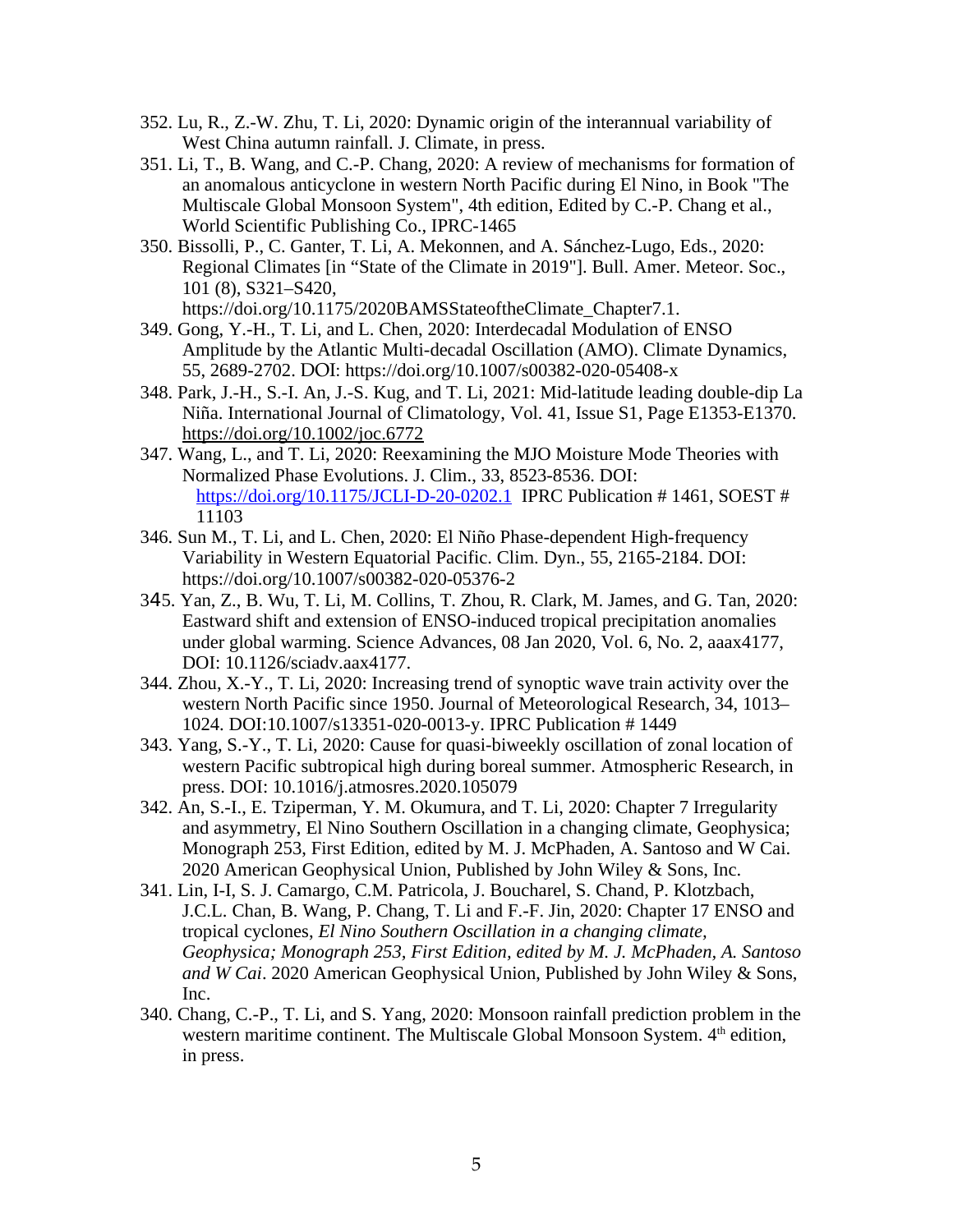- 339. Wang, Y.-H., C. He, and T. Li, 2020: Impact of global warming on western North Pacific circulation anomaly during developing El Niño. J. Climate, 33 (6): 2333– 2349. https://doi.org/10.1175/JCLI-D-19-0588.1
- 338. Li, T., and T.-Y. Wang, 2021: Impact of Atmosphere–Ocean Interactions on Propagation and Initiation of Boreal Winter and Summer Intraseasonal Oscillations, *Tropical and Extra-tropical Air-Sea Interactions*, Behera Swadhin K Eds., 17-60, doi:10.1016/B978-0-12-818156-0.00011-3.
- 337. Sun Y., Z. Zhong, T. Li, L. Yi, and Z. Xu: Superiority of Mega-ENSO index in the Seasonal Prediction of Tropical Cyclone Activity over the Western North Pacific. Earth and Space Science, 7(5), in press. DOI: 10.1029/2019EA001009
- 336. Wang, T., and T. Li, 2020: Diagnosing the Column-Integrated Moist Static Energy Budget associated with the Northward-Propagating Boreal Summer Intraseasonal Oscillation. Clim. Dyn., 54, 4711-4732. IPRC-1434. DOI: 10.1007/s00382-020- 05249-8
- 335. Pan X., Z. Zhu and T. Li, 2020: Forecasts of ENSO evolution using a spatialtemporal projection model. International Journal of Climatology, in press. DOI: 10.1002/joc.6581
- 334. Wang, Z.-Y., T. Li, J. Gao, and M. Peng, 2020: Enhanced Winter and Summer Trend Difference of MJO Intensity Since 1871. International Journal of Climatology, 40, 6369-6381. DOI: 10.1002/JOC.6586
- 333. Deng, L.-Y., and T. Li, 2020: Impact of Background Dynamic and Thermodynamic States on Distinctive Annual Cycle of Near Equatorial Tropical Cyclogenesis over the Western North Pacific. Journal of Meteorological Research, 34(4), 822-835. DOI:10.1007/s13351-020-0007-9
- 332. Cui, J., S.-Y. Yang, and T. Li, 2020: The Influence of the Madden-Julian Oscillation on High-Latitude Surface Air Temperature during Boreal Winter. Dyn. Atmos. Ocn., in press.
- 331. Li, T., J. Ling, and P.-C. Hsu, 2020: Madden-Julian Oscillation: Its Discovery, Dynamics and Impact on East Asia. J. Meteor. Res., 34(1), 20-42. DOI: 10.1007/s13351-020-9153-3
- 330. Zhu, Y., and T. Li, 2020: Two-way interactions between MJO and high-frequency waves over the Maritime Continent in MJOTF/GASS models. *Clim. Dyn.*, 54(1- 2):1-15. DOI: 10.1007/s00382-019-05054-y
- 329. Chang, C.-P., T. Li, and S. Yang, 2020: Seasonal prediction of boreal winter rainfall in western Maritime Continent during ENSO. J. Meteor. Res., 34(2), 294- 303.
- 328. Wang, L., T. Li, 2020: Effect of Vertical Moist Static Energy Advection on MJO Eastward Propagation: Sensitivity to Analysis Domain. Clim. Dyn., 54, 2029- 2039. DOI:10.1007/s00382-019-05101-8
- 327. Li, Z.-B., Y. Sun, T. Li, and Y.-H. Ding, 2020: Future changes in East Asian summer monsoon circulation and precipitation under 1.5C to 5C of warming. *Earth's Future*, in press. DOI: 10.1029/2019EF001276
- 326. Zhang, Y., T. Li, J. Gao, and W. Wang, 2020: Origins of Quasi-biweekly and Intraseasonal Oscillations over the South China Sea and Bay of Bengal and Scale Selection of Unstable Equatorial and Off-equatorial Modes. J. Meteor. Res., 34(1), 137-149. DOI: 10.1007/s13351-020-9109-7
- 325. Wang, Y.-H., C. He, and T. Li, 2019: Decadal change in the relationship between East Asian spring circulation and ENSO: Is it modulated by Pacific Decadal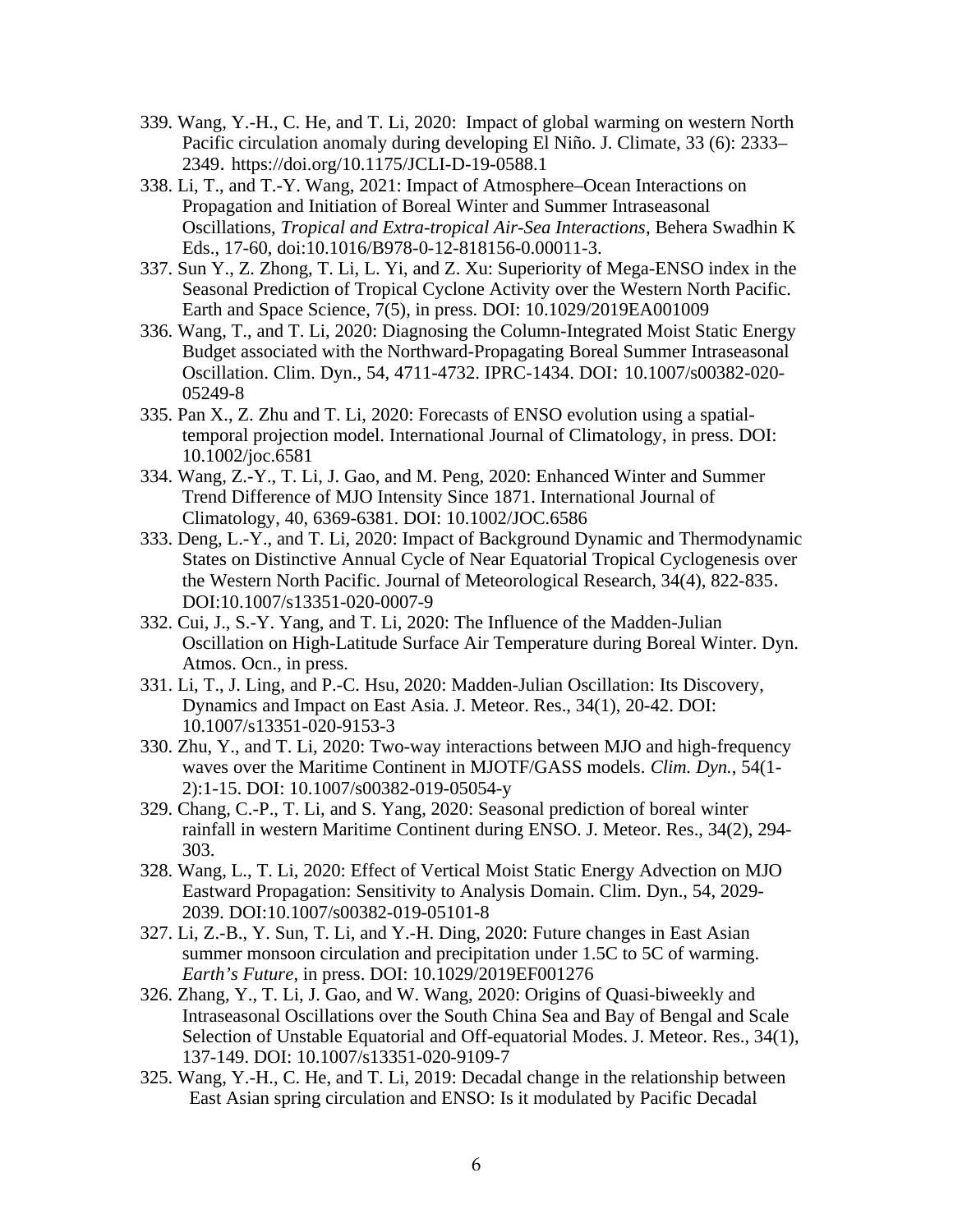Oscillation? *International Journal of Climatology*, 39 (1):172-187. doi:10.1002/joc.5793.

- 324. Wang, W., F. Xin, X. Pan, Y. Zhang, and T. Li, 2019: Seasonal and Sub-seasonal Circulation Anomalies Associated with Persistent Rainy Days in 2018-19 Winter in Shanghai. Journal of Meteorological Research, 34(2), 304-314.
- 323. Pan, X., T. Li, and M. Chen, 2020: Change of El Niño and La Niña amplitude asymmetry around 1980. Climate Dynamics, 54(3), 1351-1366. DOI: 10.1007/s00382-019-05062-y
- 322. Liu, Q., W. Zhou, M. Peng, and T. Li, 2019: Factors controlling northward and northeastward moving tropical cyclones near the coast of East Asia. Front. Earth Sci., 13(4), 778-790. doi: 10.1007/s11707-019-0797-1.
- 321. Yang, Y., Z. Zhu, T. Li, M. Yao, 2019: Effects of western Pacific intraseasonal convection on surface air temperature anomalies over North America. International Journal of Climatology, 40(6), 2913-2923. https://doi.org/10.1002/joc.6373
- 320. Wang, Y.-H., C. He, and T Li, 2019: Response of the anomalous western North Pacific anticyclone during El Niño mature winter to global warming. Climate Dynamics, in press.
- 319. Zhu, Z., T. Li, and A. Shimpo, 2019: The weakest East Asian summer monsoon during the past 40 years. [in "State of the Climate in 2018"]. *Bull. Amer. Meteor. Soc*., 99(8), S236-237,

[https://doi.org/10.1175/2019BAMSStateoftheClimate\\_Chapter7.1.](https://doi.org/10.1175/2019BAMSStateoftheClimate_Chapter7.1)

- 319. Li, T., Z. Zhu, P. Zhang, T. C. Lee, A. Ripaldi, Y. Mochizuki, J.-Y. Lim, L. Oyunjargal, and B. Timbal, 2019: Regional Climates: Asia [in "State of the Climate in 2018"]. *Bull. Amer. Meteor. Soc*., 99(8), S230-236, [https://doi.org/10.1175/2019BAMSStateoftheClimate\\_Chapter7.1](https://doi.org/10.1175/2019BAMSStateoftheClimate_Chapter7.1).
- 318. Gao, S., S. Jia, Y. Wan, T. Li, S. Zhai and X. Shen, 2019: The Role of Latent Heat Flux in Tropical Cyclogenesis over the Western North Pacific: Comparison of Developing versus Non-Developing Disturbances. J. Mar. Sci. Eng. 2019, 7(2), 28; https://doi.org/10.3390/jmse7020028
- 317. Yao, S.-X., Q. Tong, T. Li, K. Gong, 2020: The 10-30-day oscillation of winter rainfall in southern China and its relationship with circulation patterns in different latitudes. International Journal of Climatology, 40(6), 3268-3280. https://doi.org/10.1002/joc.6396
- 316. He, Chao, T. Zhou, and T. Li, 2019: Weakened anomalous western North Pacific anticyclone during an El Niño–decaying summer under a warmer climate: Dominant role of the weakened impact of the tropical Indian Ocean on the atmosphere. J. Climate, 32, 213–230, https://doi.org/10.1175/JCLI-D-18-0033.1.
- 315. Shi, D., X. Ge, M. Peng, and T. Li, 2019: Characterization of tropical cyclone rapid intensification under two types of El Niño events in the Western North Pacific. International Journal of Climatology, 40(4), 2359-2372. DOI: 10.1002/joc.6338
- 314. Chang, M.-Y., T. Li, P.-L. Lin, and T.-H. Chang, 2019: Forecasts of MJO Events during DYNAMO with a Coupled Atmosphere-Ocean Model: Sensitivity to Cumulus Parameterization Scheme. J. Meteor. Res., 33, 1016-1030. DOI:10.1007/s13351-019-9062-5
- 313 Lu, R., Z. Zhu, T. Li, and H. Zhang, 2019: Interannual and Interdecadal Variabilities of Spring Rainfall over Northeast China and Their Associated Sea Surface Temperature Anomaly Forcings. J. Climate., 33, 1423–1435.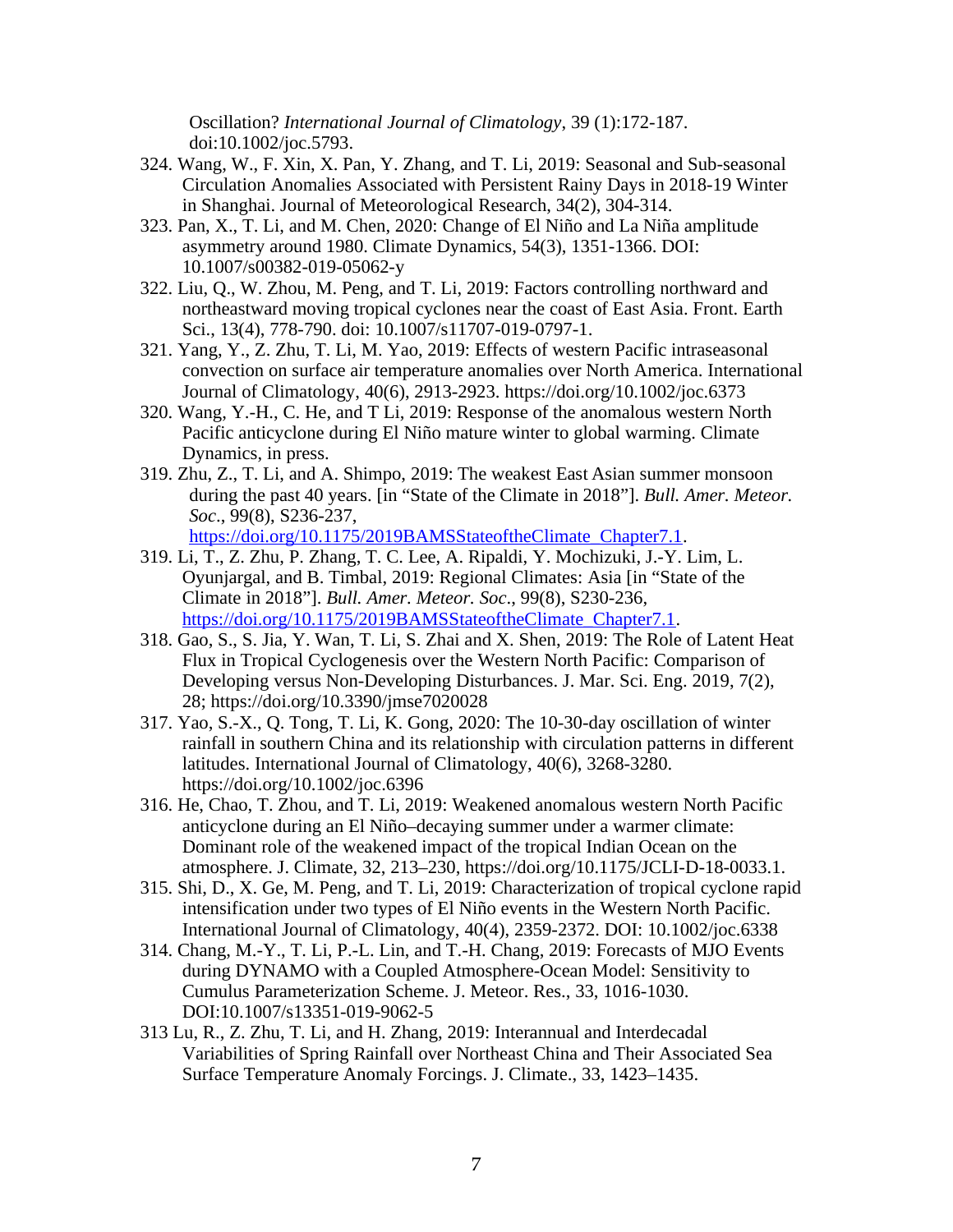- 312. Lu, J.-H., T. Li, and L. Wang, 2019: Precipitation Diurnal Cycle over the Maritime Continent Modulated by the MJO. Clim. Dyn., 53(9), 6489-6501. DOI: 10.1007/s00382-019-04941-8.
- 311. Cui, J., L. Wang and T. Li, 2019: Can reanalysis products with only surface variables assimilated capture MJO characteristics? International Journal of Climatology, 40(2), 1279-1293. https://doi.org/10.1002/joc.6270
- 310. He, Chao, Y. Wang, and T. Li, 2019: Weakened impact of the developing El Niño on tropical Indian Ocean climate variability under global warming. J. Climate, 32 (21):7265-7279. doi:10.1175/jcli-d-19-0165.1
- 309. Chen, M., Tim Li, and X. Wang, 2019: Asymmetry of Atmospheric Responses over the Northwest Pacific to Two-Type El Niños and La Niña. J. Meteor. Res., 33(5), 826-836. DOI: 10.1007/s13351-019-9022-0.
- 308. Yan, Z., X. Ge, M. Pang, and T. Li, 2019: Does Monsoon Gyre always favor Tropical Cyclone Rapid Intensification? Quarterly Journal of the Royal Meteorological Society, in press.
- 307. Li, T., and F. Hu, 2019: A Coupled Moisture Dynamics Mode of the Madden-Julian Oscillation: Convection Interaction with First and Second Baroclinic Modes and Planetary Boundary Layer. Clim. Dyn., 53, 5529–5546. DOI: [10.1007/s00382-](https://ui.adsabs.harvard.edu/link_gateway/2019ClDy...53.5529L/doi:10.1007/s00382-019-04879-x) [019-04879-x](https://ui.adsabs.harvard.edu/link_gateway/2019ClDy...53.5529L/doi:10.1007/s00382-019-04879-x).
- 306. Zhang, Q.-C., T. Li, J. Liu, 2019: Contrast of Evolution Characteristics of Boreal Summer and Winter Intraseasonal Oscillations over Tropical Indian Ocean. JMR, 33(4), 678-694. DOI: 10.1007/s13351-019-9015-z
- 305. Ding, L., T. Li, B. Xiang and M. Peng, 2019: On the Westward Turning of Hurricane Sandy (2012): Effect of Atmospheric Intraseasonal Oscillations. J. Climate, 32(20), 6859–6873. DOI: 10.1175/JCLI-D-18-0663.1
- 304. Cui, J., T. Li, 2019: Changes of MJO propagation characteristics under global warming. Climate Dynamics, 53(9), 5311-5327. DOI: 10.1007/s00382-019-04864- 4.
- 303. Jiang, L.-S., T. Li, 2019: Relative roles of El Niño-induced extratropical and tropical forcing in generating Tropical North Atlantic (TNA) SST anomaly. *Clim. Dyn.*, 53, 3791-3804. DOI 10.1007/s00382-019-04748-7
- 302. Wang, X.-H., T. Li, M. Chen, 2019: Mechanism for Asymmetric Atmospheric Responses in the Western North Pacific to El Niño and La Niña. Clim. Dyn., 53(7- 8), 3957–3969. DOI: [10.1007/s00382-019-04767-4.](https://link.springer.com/article/10.1007/s00382-019-04767-4)
- 301. Li, Zhi, T. Li, and W. Yu, 2019: [Environmental conditions regulating the formation](http://alerts.springer.com/re?l=D0In6ci8aI6ic507yI4m) [of super tropical cyclone during pre-monsoon transition period over Bay of](http://alerts.springer.com/re?l=D0In6ci8aI6ic507yI4m)  [Bengal](http://alerts.springer.com/re?l=D0In6ci8aI6ic507yI4m). Climate Dynamics, in press.
- 300. Zhu, Y., T. Li, M. Zhao, and T. Nasuno, 2019: Interaction between MJO and High Frequency Waves over Maritime Continent in Boreal Winter. *J. Climate*, **32** (13), 3819-3835, doi:[10.1175/JCLI-D-18-0511.1.](http://dx.doi.org/10.1175/JCLI-D-18-0511.1)
- 299. Li, Z.-B., J. Liu, T. Li, and Y. Sun, 2019: Relative roles of dynamic and thermodynamic processes in causing positive and negative global mean SST trends during the past 100 years. *Dyn. of Atmos. and Oceans*, **86**, 18-32, doi:[10.1016/j.dynatmoce.2019.02.002](http://dx.doi.org/10.1016/j.dynatmoce.2019.02.002)
- 298. He, C., Z. Wang, T.-J. Zhou, and T. Li, 2019: Enhanced latent heating over Tibetan Plateau as a key for the enhanced East Asian summer monsoon circulation under a warming climate. J. Climate, 32, 3373-3388.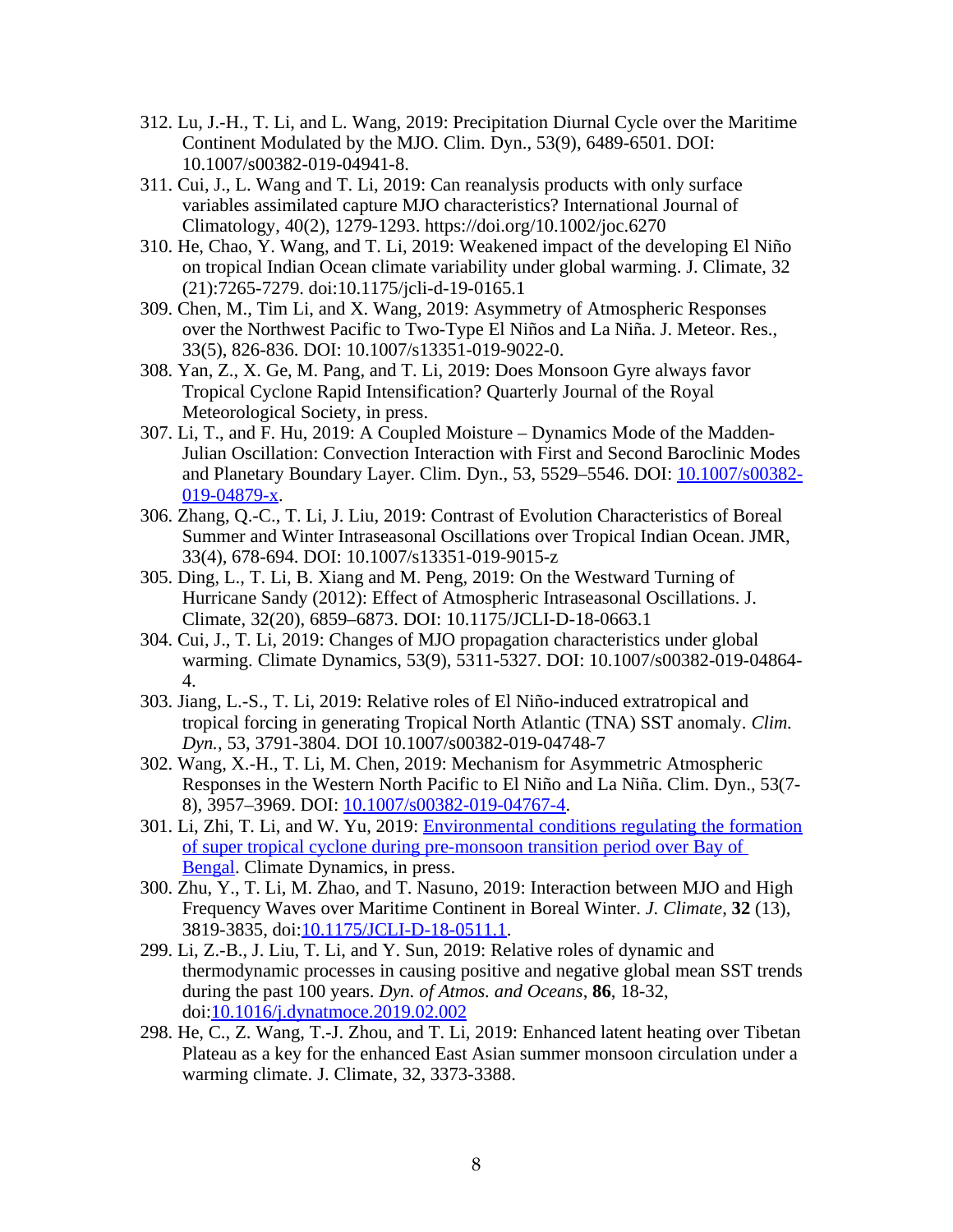- 297. Qi, Y., T. Li, R.-H. Zhang, and Y. Chen, 2019: Interannual relationship between intensity of rainfall intraseasonal oscillation and summer-mean rainfall over Yangtze River Basin in eastern China. Climate Dynamics, **53** (5-6), 3089-3108, doi:[10.1007/s00382-019-04680-w](http://dx.doi.org/10.1007/s00382-019-04680-w).
- 296. Park, J.-H., J.-S. Kug, S.-I. An, and T. Li, 2019: Role of the Western Hemisphere Warm Pool in climate variability over the western North Pacific, Climate Dynamics, **53** (5-6), 2743-2755, doi[:10.1007/s00382-019-04652-0](http://dx.doi.org/10.1007/s00382-019-04652-0).
- 295. Ma, Chen, Yuan Sun, Jia Liu, Tim Li, Z. Zhong, 2019: Impact of Cumulus Parameterization on Model Convergence of Tropical Cyclone Destructive Potential Simulation at Grey-Zone Resolutions: A Numerical Investigation. *Atmosphere*, **10** (2), 74, doi:[10.3390/atmos10020074.](http://dx.doi.org/10.3390/atmos10020074)
- 294. Huang, Y., B. Wu, T. Li, et al., 2019: Interdecadal Indian Ocean Basin Mode Driven by Interdecadal Pacific Oscillation: a season-dependent growth mechanism. J. Climate, **32** (7), 2057-2073, doi:[10.1175/JCLI-D-18-0452.1](http://dx.doi.org/10.1175/JCLI-D-18-0452.1).
- 293. Cai, W., L. Wu, M. Lengaigne, Tim Li, et al., 2019: Pan-tropical climate interactions. **Science**, 363, eaav4236 (2019). DOI: 10.1126/science.aav4236
- 292. Park, J.-H., T. Li, S.-W. Yeh, and H. Kim, 2019: Effect of Recent Atlantic Warming in Strengthening Atlantic – Pacific Teleconnection on Interannual Timescale via enhanced connection with the Pacific Meridional Mode. **Climate Dynamics**, 53 (1- 2), 371-387, doi:10.1007/s00382-018-4591-7.
- 291. Park, J.-H., and T. Li, 2019: Interdecadal modulation of El Niño-Tropical North Atlantic teleconnection by the Atlantic Multi-Decadal Oscillation, *Climate Dynamics*, **53** (9-10), 5345-5360, doi[:10.1007/s00382-018-4452-4](http://dx.doi.org/10.1007/s00382-018-4452-4).
- 290. He, C, and T. Li, 2019: Does global warming amplify interannual climate variability? *Clim Dyn*., 52(5), 2667-2684, doi:10.1007/s00382-018-4286-0.
- 289. Ling, J., Li, C., Li, T., Jia, X., Khouider, B., Maloney, E., et al. (2017). Challenges and opportunities in MJO studies. Bulletin of the American Meteorological Society, 98(2), 53–56. https://doi.org/10.1175/bams-d-16-0283.1
- 288. Wang, L., T. Li, L. Chen (2018): Modulation of the Madden–Julian oscillation on the energetics of wintertime synoptic-scale disturbances. **Climate Dynamics,** 52 (7- 8), 4861-4871, doi:10.1007/s00382-018-4447-1.
- 287. Chen, L., D.-Z. Sun, L. Wang, T. Li (2018): A further study on the simulation of cloud radiative feedbacks in the ENSO cycle in the tropical Pacific with a focus on the asymmetry, Asia-Pacific Journal of Atmospheric Sciences, **55** (3), 303-316, doi:10.1007/s13143-018-0064-5.
- 286. Chen, L., L. Wang, T. Li, J. Liu (2018): Drivers of reduced ENSO variability in mid-Holocene in a coupled model, Climate Dynamics, in press, doi:10.1007/s00382-018-4496-5
- 285. Zhao, Chen and T. Li, 2019: Basin dependence of the MJO modulating tropical cyclone genesis. Climate Dynamics, **52** (9-10), 6081-6096, doi:[10.1007/s00382-](http://dx.doi.org/10.1007/s00382-018-4502-y) [018-4502-y](http://dx.doi.org/10.1007/s00382-018-4502-y).
- 284. Timmermann, A., An, S.-I., Kug, J.-S., Jin, F.-F., Cai, W., Capotondi, A., et al. (2018). El Niño–Southern Oscillation complexity. Nature, 559(7715), 535–545. https://doi.org/10.1038/s41586-018-0252-6
- 283. Liu, X.W., W. Li, T. Wu, T. Li, W. Gu, Z. Bo, B. Yang, L. Zhang, and W. Jie, 2018: Validity of parameter optimization in improving MJO simulation and prediction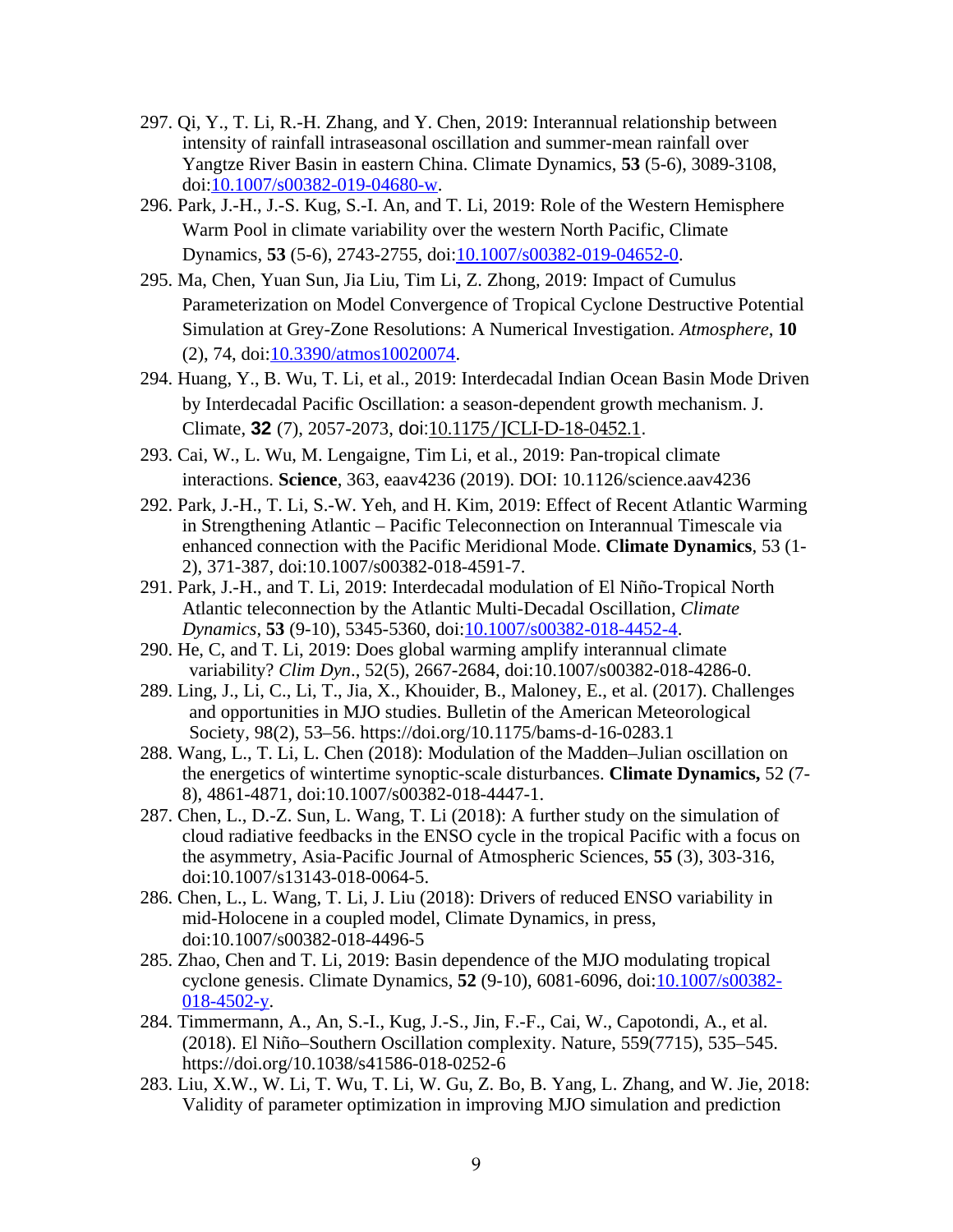using the sub-seasonal to seasonal forecast model of Beijing Climate Center. *Climate Dynamics*, DOI: 10.1007/s00382-018-4369-y

- 282. Sun, Y., T. Li, Z. Zhong, L. Yi, X. Chen, Y. Ha, J. Zhu, Y. Shen, Z. Xu, and Y. Hu, 2018: A Recent Reversal in the Poleward Shift of Western North Pacific Tropical Cyclones, *Geop. Res. Lett.*, in press. DOI: 10.1029/2018GL079686
- 281. Chen, L., L. Wang, T. Li, and D.-Z. Sun, 2018: Contrasting cloud radiative feedbacks during warm pool and cold tongue El Niños. *Scientific Online Letters on the Atmosphere*, **14**, 126-131, doi:[10.2151/sola.2018-022](http://dx.doi.org/10.2151/sola.2018-022).
- 280. Yu, Huaying, Tim Li, and Peng Liu, 2019: Influence of ENSO on frequency of wintertime fog days in Eastern China. Climate Dynamics, 53 (9), 5099-5113. DOI: 10.1007/s00382-018-4437-3
- 279. Hu, J.-G., T. Li, and H. Xu, 2018: Relationship between the North Pacific Gyre Oscillation and the onset of stratospheric final warming in the northern hemisphere. *Climate Dynamics*, 51(7), 3061-3075, DOI: 10.1007/s00382-017- 4065-3.
- 278. Bi, M., X. Ge, and T. Li, 2018: Dependence of Tropical Cyclone Intensification on the Latitude under Vertical Shear. *J. Meteor. Res*., 32, 113-123.
- 277. Huang, Y., T. Li, and B. Wu, 2018: Why SST Trend in North Pacific Is Peculiarly Negative against Warming Trend Elsewhere since 1958, *Clim. Dyn*., 52(7), 4447- 4461. DOI 10.1007/s00382-018-4389-7
- 276. Li, Y., T. Li, C. Fu, and P.-C. Hsu, 2018: Near-equatorial tropical cyclone formation in western North Pacific: Peak season and controlling parameter. *Clim. Dyn.*, **52** (5-6), 2765-2773, doi[:10.1007/s00382-018-4291-3](http://dx.doi.org/10.1007/s00382-018-4291-3).
- 275. Diao, Y.-F., T. Li, and P.-C. Hsu, 2018: Influence of the Boreal Summer Intraseasonal Oscillation on Extreme Temperature Events in the Northern Hemisphere. *Journal of Meteorological Research*, **32** (4), 534-547, doi[:10.1007/s13351-018-8031-8](http://dx.doi.org/10.1007/s13351-018-8031-8).
- 274. Ma, H.-Y., T. Li, Z. Jiang, and P. Gu, 2018: Unexpected large-scale atmospheric response to urbanization in East China. *Climate Dynamics*, 52(7), 4293-4303, DOI : 10.1007/s00382-018-4380-3
- 273. Ma, Chen, Melinda Peng, Tim Li, Yuan Sun, Jia Liu, Mingyu Bi, 2019: Effects of background state on tropical cyclone size over the Western North Pacific and Northern Atlantic, *Climate Dynamics*, 52 (7-8), 4143-4156, doi:10.1007/s00382- 018-4372-3.
- 272. Gao, Y., P.-C. Hsu, and T. Li, 2018: Effects of high-frequency activity on latent heat flux of MJO. *Climate Dynamics,* DOI: 10.1007/s00382-018-4208-1.
- 271. Zhu, Z., T. Li, and H. Togawa, 2018: Abnormal West China Autumn Rainfall in 2017 and Persistence of the Pacific–Japan Pattern in August 2017 [in "State of the Climate in 2017"]. *Bull. Amer. Meteor. Soc*., 99(8), S243-244, https://doi.org/10.1175/2018BAMSStateoftheClimate Chapter7.1.
- 270. Li, T., Z. Zhu, P. Zhang, T. C. Lee, Y. Mochizuki, S.-E. Lee, L. Oyunjargal, and B. Timbal, 2018: Regional Climates: Asia [in "State of the Climate in 2017"]. *Bull. Amer. Meteor. Soc*., 99(8), S232-233, http://doi:10.1175/2018BAMSStateoftheClimate.1.
- 269. Li Chunhui, Tim Li, Zheng Bin, 2018: Characteristic interdecadal change of quasibiweekly and intraseasonal oscillations of summer convection over the South China Sea and the Western Pacific. *Dynamics of Atmospheres and Oceans*, in press. DOI: 10.1016/j.dynatmoce.2018.05.006.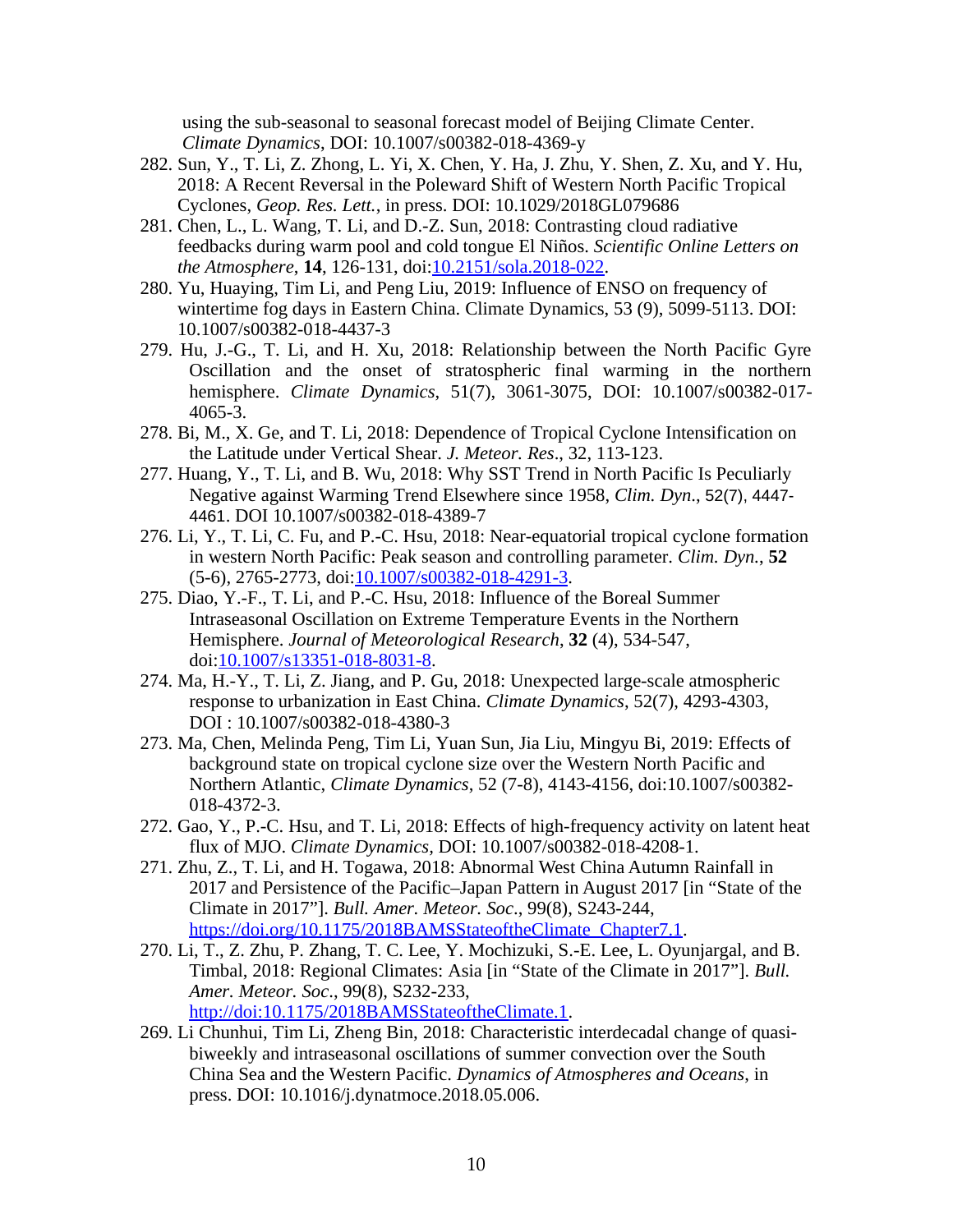- 268. Gao, S., T. Li, et al., 2018: Evaluation of warm-core structure in reanalysis and satellite datasets using HS3 dropsonde observations: A case study of Hurricane Edouard (2014). *JGR-Atmosphere*, in press. doi: 10.1029/2017JD028263
- 267. Park, Jae-Heung, Jong-Seong Kug, Tim Li, and Swadhin Behera, 2018: Predicting El Niño Beyond 1-year Lead: Effect of Western Hemisphere Warm Pool. *Scientific Report*, **8**, 14957.
- 266. Wang, Lu, T. Li, T. Nasuno, 2018: Impact of Rossby and Kelvin Wave Components on MJO Eastward Propagation. *Journal of Climate*, **31** (17), 6913-6931, doi[:10.1175/JCLI-D-17-0749.1](http://dx.doi.org/10.1175/JCLI-D-17-0749.1).
- 265. Jiang, X.-A., Baoqiang Xiang; Ming Zhao; Tim Li; Shian-Jiann Lin; Zhuo Wang; Jan-Huey Chen, 2018: Intraseasonal Tropical Cyclogenesis Prediction in a Global Coupled Model System. *J. Climate*, 31, 6209-6227, doi:10.1175/JCLI-D-17- 0454.1.
- 264. Jiang, L.-S., and T. Li, 2018: Why rainfall response to El Niño over Maritime Continent is weaker and non-uniform in boreal winter than in boreal summer. *Climate Dynamics*, 51(4), 1465-1483, DOI: 10.1007/s00382-017-3965-6
- 263. Ge, X., Z. Yan, M. Peng, M. Bi, and T. Li, 2018: [Sensitivity of Tropical Cyclone](https://www.researchgate.net/publication/323676516_Sensitivity_of_Tropical_Cyclone_Track_to_the_Vertical_Structure_of_a_Nearby_Monsoon_Gyre)  [Track to the Vertical Structure of a Nearby Monsoon Gyre](https://www.researchgate.net/publication/323676516_Sensitivity_of_Tropical_Cyclone_Track_to_the_Vertical_Structure_of_a_Nearby_Monsoon_Gyre). *Journal of the Atmospheric Sciences*, 75, 2017-2028. DOI: 10.1175/JAS-D-17-0201.1
- 262. Li, T., L. Wang, M. Peng, B. Wang, C.-D. Zhang, W. Lau, and H.-C. Kuo, 2018: A Paper on the Tropical Intraseasonal Oscillation Published in 1963 in a Chinese Journal. *Bull. Amer. Meteor. Soc*., 1765-1779. DOI:10.1175/BAMS-D-17-0216.1
- 261. Wang, B., Sun-Seon Lee, Duane E. Waliser, Chidong Zhang, Adam Sobel, Eric Maloney, Tim Li, Xianan Jiang, and Kyung-Ja Ha, 2018: Dynamics-oriented diagnostics for the Madden-Julian Oscillation. *J. Climate*, **31** (8), 3117-3135, doi[:10.1175/JCLI-D-17-0332.1](http://dx.doi.org/10.1175/JCLI-D-17-0332.1).
- 260. Liu, Q., T. Li, and W.-C. Zhou, 2018: Impact of 10-60-Day Low-Frequency Steering Flows on Straight Northward-Moving Typhoon Tracks over the Western North Pacific. *J. Meteor. Res*., **32** (3), 394-409, doi[:10.1007/s13351-018-7035-8](http://dx.doi.org/10.1007/s13351-018-7035-8).
- 259. Hua, L., L. Chen, X. Rong, J. Su, L. Wang, Y. Yu, and T. Li (2017): Impact of atmospheric model resolution on simulation of ENSO feedback processes: a coupled model study. *Climate Dynamics*, Doi: 10.1007/s00382-017-4066-2.
- 258. Tian, Z.-P., T. Li, and Dabang Jiang, 2017: Strengthening and westward shift of the tropical Pacific Walker circulation during the mid-Holocene: PMIP simulation results. *J. Climate*, **31** (5), 2283-2298, doi:[10.1175/JCLI-D-16-0744.1.](http://dx.doi.org/10.1175/JCLI-D-16-0744.1)
- 257. Deng, L.-Y., T. Li, M. Bi, J. Liu, and M. Peng, 2018: Dependence of Tropical Cyclone Development on Coriolis Parameter: A Theoretical Model. *Dyn. Atmos. Ocn*., 81, 51-62. doi[:10.1016/j.dynatmoce.2017.12.001](http://dx.doi.org/10.1016/j.dynatmoce.2017.12.001).
- 256. Zuo, H., T. Li, J. Liu, and M. Peng, 2018: Physical processes controlling earlier and later onset of a typhoon season in the western North Pacific. *Climate Dynamics*, 51(7), 2807-2823, DOI : 10.1007/s00382-017-4046-6.
- 255. Li, T., B. Wang, B. Wu, T. Zhou, C.-P. Chang, and R. Zhang, 2017: Theories on Formation of an Anomalous Anticyclone in Western North Pacific during El Niño: A review. *Journal of Meteorological Research*, 31, 987-1006. doi[:10.1007/s13351-](http://dx.doi.org/10.1007/s13351-017-7147-6) [017-7147-6](http://dx.doi.org/10.1007/s13351-017-7147-6).
- 254. Chen, M., and T. Li, 2018: Why 1986 El Niño and 2005 La Niña evolved different from a typical El Niño and La Niña. *Cli*m. *Dyn*., **51** (11-12), 4309-4327. DOI: 10.1007/s00382-017-3852-1.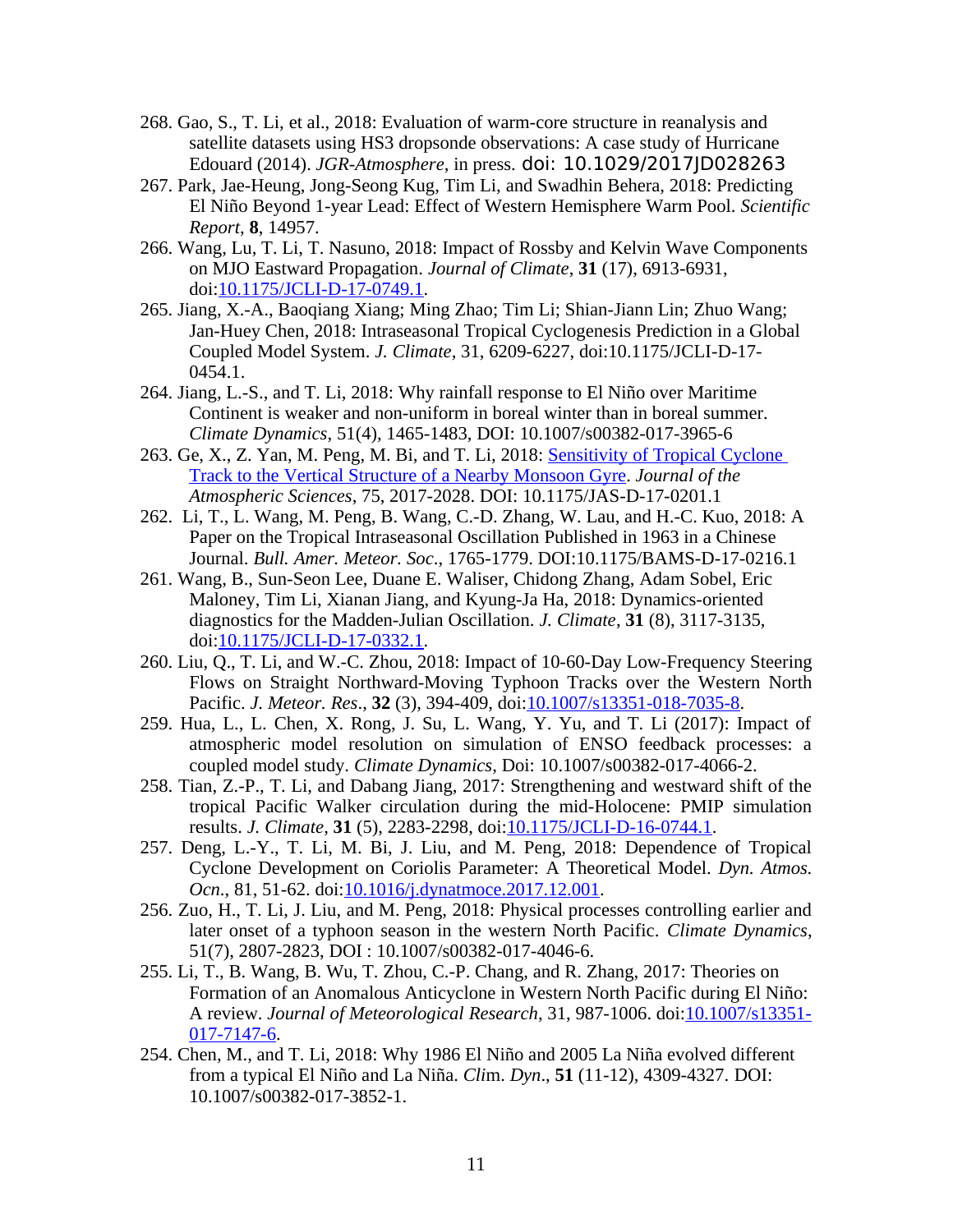- 253. Hu, F., T. Li, J. Liu, M. Bi, and M. Peng, 2018: Decrease of Tropical Cyclone Genesis Frequency in the Western North Pacific since 1960s. *Dyn. Atmos. Ocn*., 81, 42-50. doi[:10.1016/j.dynatmoce.2017.11.003.](http://dx.doi.org/10.1016/j.dynatmoce.2017.11.003)
- 252. Zhu, Zhiwei, and T. Li, 2018: Amplified continental United States summer rainfall variability induced by East Asian monsoon interdecadal change. *Clim. Dyn*., **50** (9- 10), 3523-3536, doi[:10.1007/s00382-017-3821-8](http://dx.doi.org/10.1007/s00382-017-3821-8).
- 251. Zhu, Z., and T. Li, 2018: Extended-range forecasting of Chinese summer surface air temperature and heat waves. *Clim. Dyn.*, **50** (5-6), 2007-2021, doi:[10.1007/s00382-017-3733-7.](http://dx.doi.org/10.1007/s00382-017-3733-7)
- 250. Wu, Y.-K., L. Chen, C.-C. Hong, T. Li, C.-T. Chen, and L. Wang, 2018: Role of the meridional dipole of SSTA and associated cross-equatorial flow in the tropical eastern Pacific in terminating the 2014 El Niño development. *Clim. Dyn.,* **50** (5- 6), 1625-1638, doi:[10.1007/s00382-017-3710-1.](http://dx.doi.org/10.1007/s00382-017-3710-1)
- 249. Gao, S., S. Zai, T. Li, Z.-F. Chen, 2018: On the asymmetric distribution of shearrelative typhoon rainfall. Meteorology and Atmospheric Physics 130(1):11-22. DOI: 10.1007/s00703-016-0499-0
- 248. Wang, L., Tim Li, Lin Chen, Swadhin K. Behera, and Tomoe Nasuno, 2018, Modulation of the MJO intensity over the equatorial western Pacific by two types of El Niño, Climate Dynamics, **51** (1-2), 687-700, doi[:10.1007/s00382-017-3949-](http://dx.doi.org/10.1007/s00382-017-3949-6) [6.](http://dx.doi.org/10.1007/s00382-017-3949-6)
- 247. Wang Hui, Fei Liu, Bin Wang, Tim Li, 2017: Effect of Intraseasonal Oscillation on South China Sea Summer Monsoon Onset. Clim. Dyn., DOI: 10.1007/s00382-017- 4027-9.
- 246. Hu, F. T. Li, J. Liu, M. Peng, 2017: Cause of Interdecadal Change of Tropical Cyclone Controlling Parameter in the Western North Pacific. *Climate Dynamics*, 51, 719-732, DOI: 10.1007/s00382-017-3951-z
- 245. Li, T. and P.-C. Hsu, 2017: Fundamentals of Tropical Climate Dynamics, Text Book, Springer, ISBN 978-3-319-59595-5.
- 244. Xu, Z.-Q., T. Li, and Ke Fan, 2017: The weakened intensity of atmospheric quasibiweekly oscillation over the western North Pacific during late summer around the late 1990s. *J. Climate*, 30(24): 9807-9826, doi: 10.1175/JCLI-D-16-0759.1.
- 243. Sun Y., Z. Zhong, T. Li, et al., 2017: Impact of Ocean Warming on Tropical Cyclone Track over the Western North Pacific: A Numerical Investigation Based on Two Case Studies. *JGR-Atmosphere*, **122** (16), 8617-8630, doi[:10.1002/2017JD026959](http://dx.doi.org/10.1002/2017JD026959).
- 242. Wu, Bo, T. Zhou, T. Li, 2017: Atmospheric dynamic and thermodynamic processes driving the western North Pacific anomalous anticyclone during El Niño. Part I: Maintenance mechanisms. *J. Climate*, 30, 9621-9635.
- 241. Wu, Bo, T. Zhou, T. Li, 2017: Atmospheric dynamic and thermodynamic processes driving the western North Pacific anomalous anticyclone during El Niño. Part II: Formation processes. *J. Climate*, 30, 9637-9650.
- 240. Liu, Fei, B. Wang, T. Li, et al., 2017: Divergent El Niño responses to volcanic eruptions at different latitudes over the past millennium, Clim. Dyn., DOI: 10.1007/s00382-017-3846-z
- 239. Tao, L., T. Li, et al., 2017: Causes of Interannual and Interdecadal Variations of the Summertime Pacific-Japan Pattern over East Asia. *J. Climate*, **30** (22), 8845-8864, doi[:10.1175/JCLI-D-15-0817.1](http://dx.doi.org/10.1175/JCLI-D-15-0817.1).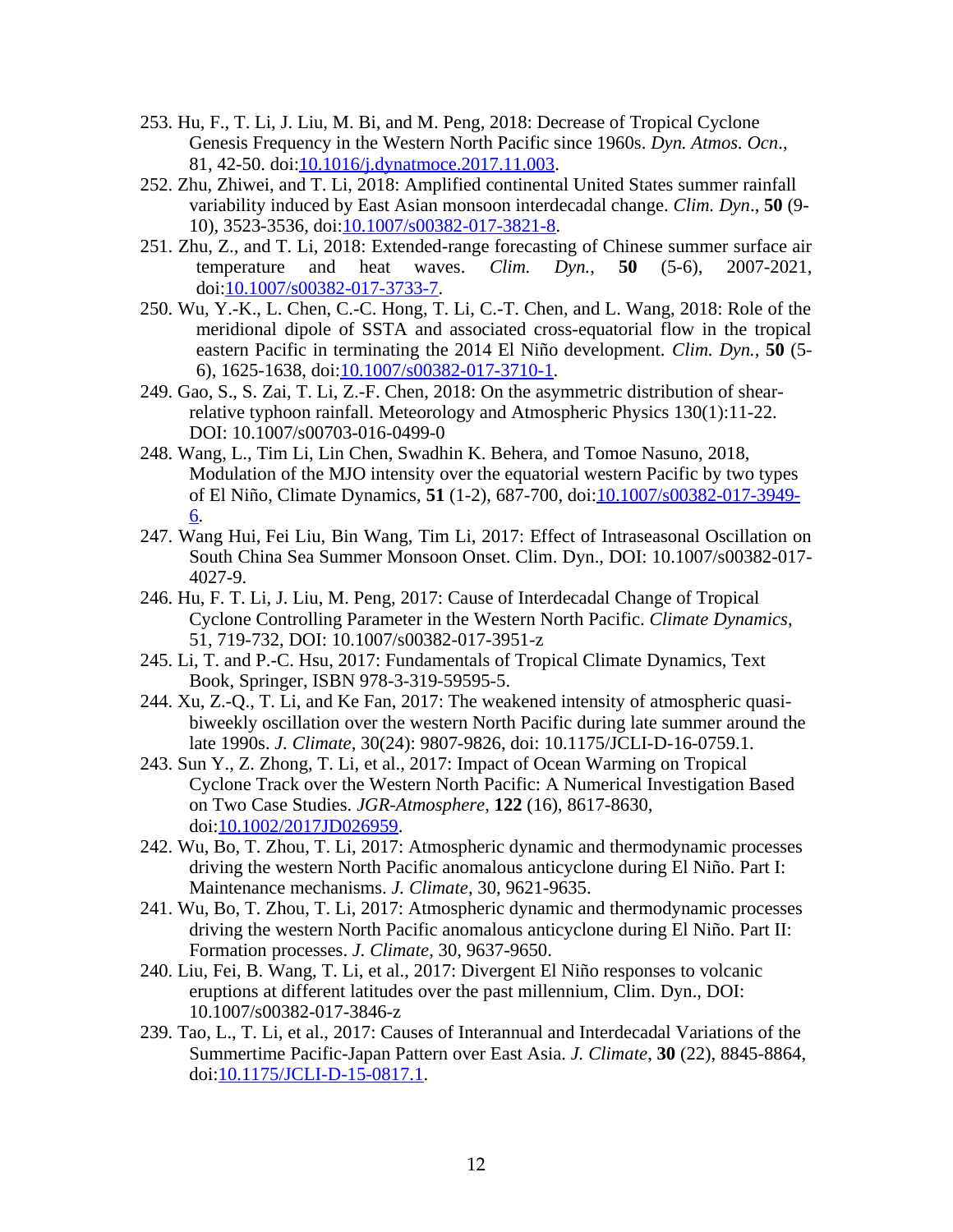- 238. Zhao, C., Tim Li, S. Yao, Tomoe Nasuno, Swadhin K. Behera, 2017: Intraseasonal Variability of Air Temperature over East Asia in Boreal Summer. *Frontiers in Earth Science*, 5:63, DOI: 10.3389/feart.2017.00063.
- 237. Sun, Y., Z. Zhong, T. Li, L. Yi, Y. Hu, H. Wan, H.-S. Chen, Q.-F. Liao, C. Ma, and Q.-H. Li, 2017: Impact of Ocean Warming on Tropical Cyclone Size and Its Destructiveness. *Scientific Reports*, **7** (8154), doi[:10.1038/s41598-017-08533-6](http://dx.doi.org/10.1038/s41598-017-08533-6).
- 236. Yang, S., and T. Li, 2017: Causes of intraseasonal diabatic heating variability over and near the Tibetan Plateau in boreal summer. *Clim. Dyn.*, 49 (7-8), 2385-2406, doi:10.1007/s00382-016-3463-2. IPRC-1226.
- 235. Zhang, L., and T. Li, 2017: Physical processes responsible for the interannual variability of sea ice concentration in Arctic in boreal autumn since 1979. *J. Meteor. Res*., 31(3): 468-475.
- 234. Tian, Z.-P., Tim Li, Dabang Jiang, Lin Chen, 2017: Cause of ENSO weakening during the mid-Holocene. *Journal of Climate*, 30, 7049-7070. DOI: 10.1175/JCLI-D-16-0899.1
- 233. Li, C., A. Lin, and T. Li, 2017: Effect of air-sea coupling on the eastwardpropagating boreal winter ISO over the tropical Indian Ocean. *Atmospheric and Oceanic Science Lett.* 10, 51-57.
- 232. Chen, L., T. Li, B. Wang, and L. Wang, 2017: Formation Mechanism for 2015/16 Super El Niño. *Scientific Reports*, **7** (2975), doi[:10.1038/s41598-017-02926-3](http://dx.doi.org/10.1038/s41598-017-02926-3).
- 231. Wang, L., T. Li, E. Maloney, and B. Wang, 2017: Fundamental Causes of Propagating and Non-propagating MJOs in MJOTF/GASS models. *J. Climate*, **30** (10), 3743-3769.
- 230. Yang, S., T. Li, J. Hu, and X. Shen, 2017: Decadal variation of the impact of La Niña on the winter Arctic stratosphere. *Advances in Atmospheric Sciences*, **34** (5), 679-684, doi:[10.1007/s00376-016-6184-x.](http://dx.doi.org/10.1007/s00376-016-6184-x)
- 229. Yang, S.-Y., and T. Li, 2017: The Role of Intraseasonal Variability at Mid-High Latitudes in Regulating Pacific Blockings during Boreal Winter. *International Journal of Climatology*, **37** (S1), 1248-1256, doi[:10.1002/joc.5080](http://dx.doi.org/10.1002/joc.5080).
- 228. Chen, L., T. Li, Y.-Q. Yu, and S. K. Behera, 2017: A possible explanation for the divergent projection of ENSO amplitude change under global warming. *Climate Dynamics*, **49** (11-12), 3799-3811, doi[:10.1007/s00382-017-3544-x](http://dx.doi.org/10.1007/s00382-017-3544-x).
- 227. Zhu, Z.-W., and T. Li, 2017: Statistical extended-range forecast of winter surface air temperature and extremely cold days over China. *Q. J. Roy. Meteor. Soc.*, **143** (704), 1528-1538, doi:[10.1002/qj.3023](http://dx.doi.org/10.1002/qj.3023).
- 226. Zhu, Z.-W., and T. Li, 2017: The record-breaking hot summer in 2015 over Hawaii and its physical causes. *J. Climate*, **30** (11), 4253-4266. doi: 10.1175/JCLI-D-16- 0438.1.
- 225. Gao, Si, S. Zai, B. Chen, and T. Li, 2017: Water Budget and Intensity Change of Tropical Cyclones over the Western North Pacific. *Mon. Wea. Rev*., in press.
- 224. Gao, S., T. Li, et al., 2017: AIRS-observed warm core structures of tropical cyclones over the western North Pacific, *Dynamics of Atmospheres and Oceans*, in press.
- 223. Zhu, Z., T. Li, L. Bai, and J. Gao, 2017: Extended-range forecast for the temporal distribution of clustering tropical cyclogenesis over the western North Pacific *Theoretical and Applied Climatology*, in press. doi: 10.1007/s00704-016-1925-4.
- 222. Wang Lu, and T. Li, 2017: Convectively coupled Kelvin waves in CMIP5 coupled climate models. *Clim. Dyn*., **48** (3), 767-781, doi: 10.1007/s00382-016-3109-4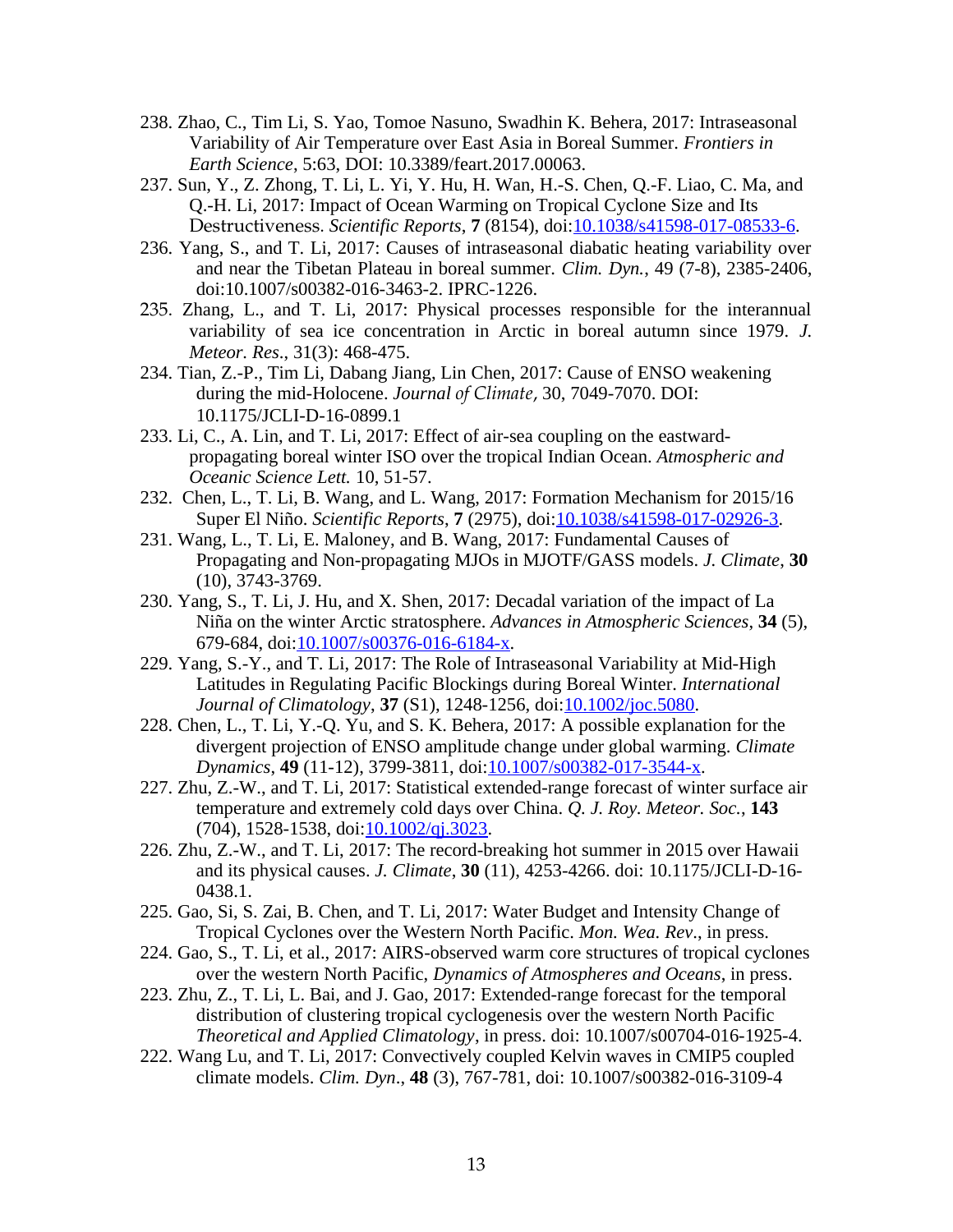- 221. Wang, L., and T. Li, 2017: Roles of Convective Heating and Boundary-layer Moisture Asymmetry in Slowing Down the Convectively Coupled Kelvin Waves. *Clim. Dyn*., 48(7), 2453-2469. DOI: 10.1007/s00382-016-3215-3.
- 220. Zhang L., T. Li, and M.-M. Lu, 2017: Trends of Surface Wind Energy near Taiwan in Winter since 1871, *Terrestrial, Atmospheric and Oceanic Sciences*, 28, 295-302.
- 219. Zhang, Lei, and T. Li, 2017: Relative Roles of Differential SST Warming, Uniform SST Warming and Land Surface Warming in Determining the Walker Circulation Changes under Global Warming, *Clim. Dyn*., **48** (3), 987-997, doi:[10.1007/s00382-016-3123-6.](http://dx.doi.org/10.1007/s00382-016-3123-6)
- 218. Zhu, L.-L., and T. Li, 2016: A Special MJO Event with a Double Kelvin Wave Structure. *J. Mete*or. *Res*., **31** (2), 295-308.
- 217. Feng, J. and T. Li, 2016: Initiation mechanisms for a successive MJO event and a primary MJO event during boreal winter of 2000-2001, *Journal of Tropical Meteorology*, **22**, 479-496.
- 216. Liu, X., T. Wu, S. Yang, T. Li, et al., 2016: MJO prediction using the sub-seasonal to seasonal forecast model of Beijing Climate Center, *Clim. Dyn*., DOI:10.1007/s00382-016-3264-7
- 215. Zhu, Z., and T. Li, 2016: A new paradigm for the continental United States summer rainfall variability: Asia-North America teleconnection. J. Climate, **29** (20), 7313- 7327, doi:[10.1175/JCLI-D-16-0137.1.](http://dx.doi.org/10.1175/JCLI-D-16-0137.1)
- 214. Liu, F., T. Li, L. Deng, and Y. Zhang, 2016: Modulation of boreal summer intraseasonal oscillations over the western North Pacific by ENSO. *J. Climate*, DOI:10.1175/JCLI-D-15-0831.1.
- 213. Deng, L., and T. Li, 2016: Relative Roles of Background Moisture and Vertical Shear in Regulating Inter-annual Variability of Boreal Summer Intra-seasonal Oscillations. J. Climate, **29** (19), 7009-7025, doi:[10.1175/JCLI-D-15-0498.1.](http://dx.doi.org/10.1175/JCLI-D-15-0498.1)
- 212. Zhang, L., and T. Li, 2016: Relative Roles of Anthropogenic Aerosols and Greenhouse Gases in Land and Oceanic Monsoon Changes during Past 156 years in CMIP5 Models. *GRL*, **43** (10), 5295-5301, doi[:10.1002/2016GL069282](http://dx.doi.org/10.1002/2016GL069282)
- 211. Zhu, Z.-W., and T. Li, 2016: Empirical prediction of the onset dates of South China Sea summer monsoon. *Climate Dynamics*, 48, 1633-1645.
- 210. Yang, S., T. Li, 2016: Zonal shift of the South Asian High on sub-seasonal timescale and its relation to the summer rainfall anomaly in China. *Q.J. Roy. Meteor. Soc.,* **142** (699), 2324-2335, doi:[10.1002/qj.2826](http://dx.doi.org/10.1002/qj.2826).
- 209. Zuo H., T. Li, J. Liu, and M. Peng, 2016: What Controls Early or Late Onset of Tropical North Atlantic Hurricane Season? J. Meteor. Res., **30** (3), 298-311, doi:[10.1007/s13351-016-5119-x.](http://dx.doi.org/10.1007/s13351-016-5119-x)
- 208. Chen, L., T. Li, Swadhin K. Behera, Takeshi Doi, 2016: Distinctive precursor air-sea signals between regular and super El Niños, *Adv. Atmos. Sci.*, 33, 996-1004.
- 207. Li, T., B. Wang, and Lu Wang, 2016: Comments on "Combination Mode Dynamics of the Anomalous Northwest Pacific Anticyclone", J. Climate, **29** (12), 4685- 4693, doi:[10.1175/JCLI-D-15-0385.1.](http://dx.doi.org/10.1175/JCLI-D-15-0385.1)
- 206. Deng, L., T. Li, J. Liu, and M. Peng, 2016: Factors Controlling the Interannual Variations of MJO Intensity, *J. M*eteor. Res., **30** (3), 328-340, doi:[10.1007/s13351-016-5113-3.](http://dx.doi.org/10.1007/s13351-016-5113-3)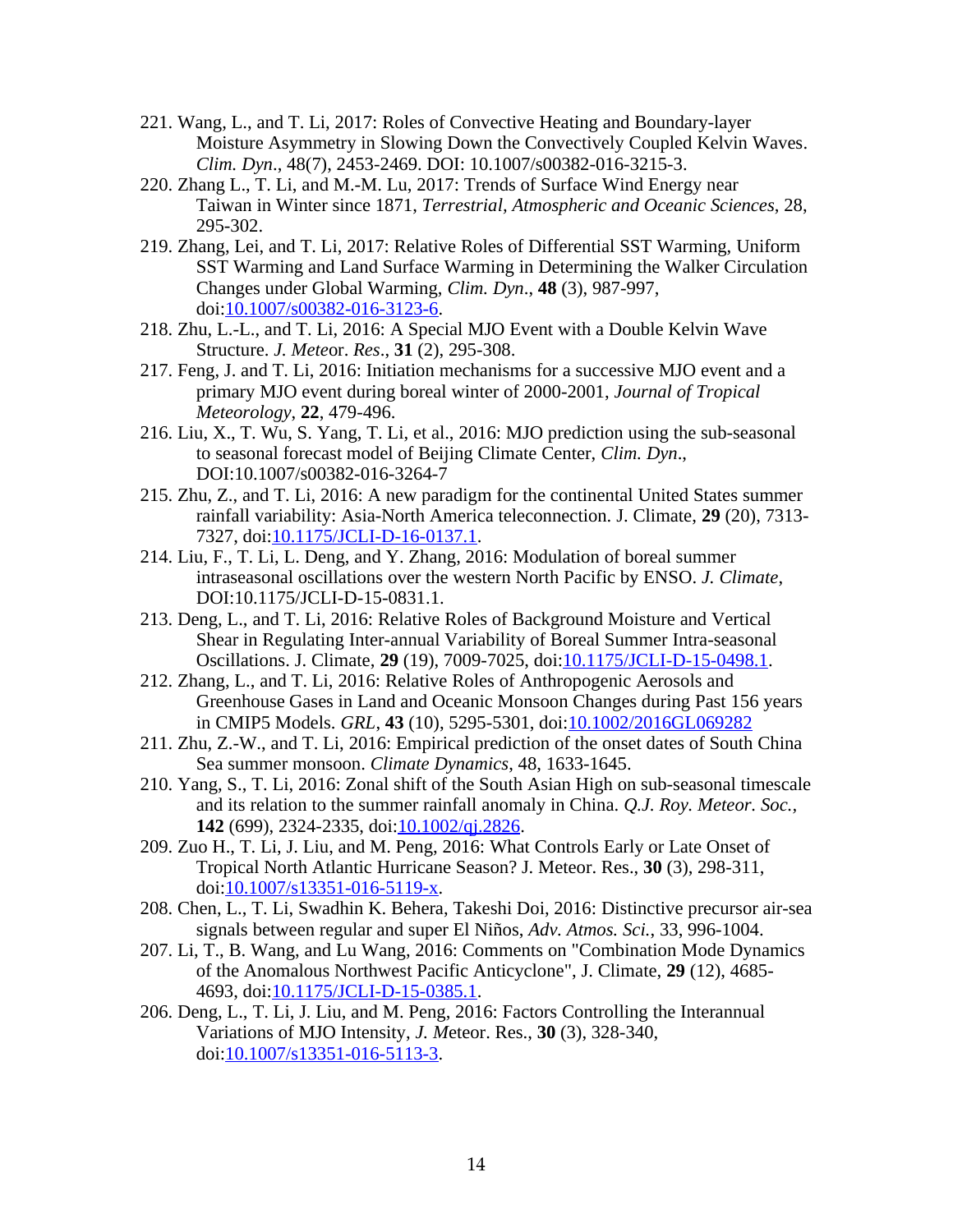- 205. Zhu, Z., T. Li, 2017: The statistical extended-range (10-30-day) forecast of summer rainfall anomalies over the entire China. Clim. Dyn., 48(1), 209-224. 209-224. doi: 10.1007/s00382-016-3070-2.
- 204. Wu, Bo, T. Zhou, and T. Li, 2016: Impacts of the Pacific-Japan and circumglobal teleconnection patterns on interdecadal variability of the East Asian summer monsoon. *J. Climate*, in press.
- 203. Hong, C.-C., Y.-K. Wu, T. Li, 2016: Influence of Climate Regime Shift on the Interdecadal Change in Tropical Cyclone Activity over the Pacific Basin during the Middle to Late 1990s. *Clim. Dyn*., **47** (17), 2587-2600, doi:[10.1007%2Fs00382-016-2986-x](http://dx.doi.org/10.1007%2Fs00382-016-2986-x).
- 202. Yang, S.-Y., and T. Li, 2016: Intraseasonal variability of air temperature over the mid-high latitude Eurasia in Boreal Winter, *Clim. Dyn*., 47, 2155-2175..
- 201. Chen, M.-C., T. Li, X.-Y. Shen, and B. Wu, 2016: Relative Roles of Dynamic and Thermodynamic Processes in Causing Evolution Asymmetry between El Niño and La Niña, *J. Climate*, 29, 2201-2220.
- 200. Cao, Xi, G. Chen, T. Li, 2016: Simulations of Tropical Cyclogenesis Associated with Different Monsoon Trough Patterns over the Western North Pacific. *Meteor. Atmos. Phys*., in press.
- 199. Yu, J.-H., C. Chen, T. Li, X. Zhao, and H. Xue, 2016: Contribution of major SSTA modes to the climate variability of tropical cyclone genesis frequency over the western North Pacific*. Q. J. Roy. Meteo. Soc*., 142(695), 1171-1181.
- 198. Li, Z., T. Li, W.-D. Yu, K.-P. Li, and Y.-L. Liu, 2016: What Controls the Interannual Variation of Tropical Cyclone Genesis Frequency over Bay of Bengal in the Post-Monsoon Peak Season? *Atmospheric Science Lett*., 17 (2), 148-154.
- 197. Du, Y., T. Li, Z. Xie, and Z. Zhu, 2016: Interannual Variability of the Asian Subtropical Westerly Jet in Boreal Summer and Associated with Circulation and SST Anomalies. *Clim. Dyn.*, 46 (7), 2673-2688.
- 196. Yu, J.-H., T. Li, Z. Tan, and Z. Zhu, 2016: Effects of tropical North Atlantic SST on tropical cyclone genesis in the western North Pacific. *Climate Dynamics*, 46(3), 865-877.
- 195. Li, C., T. Li, A. Lin, D. Gu, and B. Zheng, 2015: Relationship between summer rainfall anomalies and sub-seasonal oscillations in ChangJiang Valley, *Dynamics of Atmospheres and Oceans*, in press.
- 194. Sun, Y., Z. Zhong, L. Yi, T. Li, M. Chen, H. Wan, Y. Wang, and K. Zhong, 2015: Dependence of the Relationship between the Tropical Cyclone Track and Western Pacific Subtropical High Intensity on Initial Storm Size: A Numerical Investigation, *J. Geophys. Res.-Atmos*., 120 (22), 11451-11467.
- 193. Feng, J., Tim Li, and W. Zhu, 2015: Propagating and Non-Propagating MJO Events over Maritime Continent, *J. Climate*, 28 (21), 8430-8449.
- 192. Qi, Y., R. Zhang, and T. Li, 2015: Structure and evolution characteristics of atmospheric intraseasonal oscillation and its impact on summer rainfall over Yangze River in 1998, *Chinese Journal of Atmospheric Sciences*, in press.
- 191. Tseng, K.-C., C.-H. Sui, and T. Li, 2015: Moistening Processes for Madden-Julian Oscillations during DYNAMO/CINDY. *J. Climate*, 28, 3041-3057.
- 190. Yang, Y., T. Li, W. Yu, and K. Li, 2015: What Controls Seasonal Variations of the Diurnal Cycle of Sea Surface Temperature in the Eastern Tropical Indian Ocean? *J. Climate*, 28 (21), 8466-8485.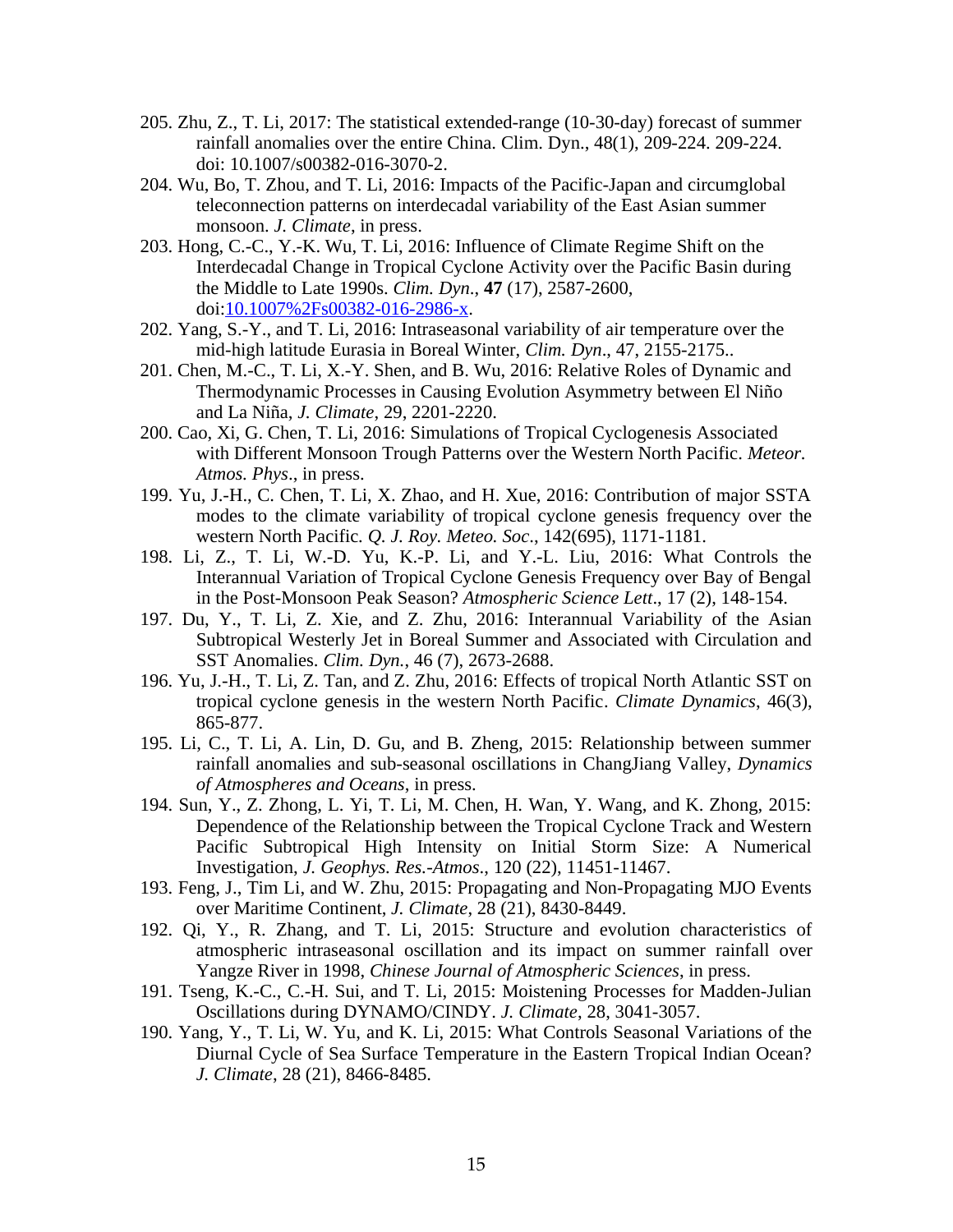- 189. Ge, X., Y. Ma, S.W. Zhou, and T. Li, 2015: Sensitivity of tropical cyclone warmcore on the solar radiation. *Adv. Atmos. Sci*., 32(8), doi: 10.1007/s00376-014- 4206-0, in press.
- 188. Xiang, B., M. Zhao, X. Jiang, S.-J. Lin, T. Li, X. Fu, and G. Vecchi, 2015: 3-4 week MJO prediction skill in a GFDL Coupled Model, *J. Climate*, 28, 5351-5364.
- 187. Li, T., L. Zhang, and H. Murakami, 2015: Strengthening of the Walker Circulation under Global Warming in an Aqua-Planet General Circulation Model Simulation, *Adv. Atmos. Sci*., 32 (11), 1473-1480.
- 186. Bi, M., T. Li, M. Peng, and X.Y. Shen, 2015: Interactions between Typhoon Megi (2010) and a Low-frequency Monsoon Gyre. *J. Atmos. Sci*., **72** (7), 2682-2702.
- 185. Mei, S., T. Li, and W. Chen, 2015: Three Types of MJO Initiation Processes over the Western Equatorial Indian Ocean, *Advances in Atmospheric Sciences*, **32** (9), 1208-1216.
- 184. Bi, M., T. Li, X. Shen, and M. Peng, 2015: To What Extent the Presence of Real-Strength Tropical Cyclones Influences the Estimation of Atmospheric Intraseasonal Oscillation Intensity?, *Atmospheric Science Letters*, **16**, 438-444.
- 183. Wang, L., T. Li, and T. Zhou, 2015: Effect of high-frequency wind on intraseasonal SST variabilities over the mid-latitude North Pacific region during boreal summer, *Climate Dynamics*, **45**, 2607-2617.
- 182. Chen L. T. Li, Y. Yu, 2015: Causes of Strengthening and Weakening of ENSO Amplitude under Global Warming in Four CMIP5 Models, *J. Climate*, **28** (8), 3250-3274.
- 181. Zhang, W., B. Fu, M. Peng, and T. Li, 2015: Discriminating Developing versus Non-developing Tropical Disturbances in the Western North Pacific through Decision Tree Analysis, *Wea. Forecasting*, 30, 446-454.
- 180. Li, T., C. Zhao, P.-C. Hsu, and T. Nasuno, 2015: MJO Initiation Processes over the Tropical Indian Ocean during DYNAMO/CINDY2011. *J. Climate*, **28**, 2121- 2135.
- 179. Tao, L., Y. Yang, T. Li, 2015: Trend analysis of tropical intraseasonal oscillations in the summer and winter during 1982-2008, *International Journal of Climatology*, 35, 3969-3978.
- 178. Yuan, J., T. Li, and D. Wang, 2015: Precursor synoptic-scale disturbances associated with tropical cyclogenesis in the South China Sea during 2000-2011, *International Journal of Climatology*, 35, 3454-3470.
- 177. Xiang, B., S.-J. Lin. M. Zhao. S. Zhang. G. Vecchi, T. Li, X. Jiang, L. Harris. J.-H. Chen, 2015: Beyond weather time scale prediction for Hurricane Sandy and Super Typhoon Haiyan in a global climate model, *Monthly Weather Review*, **143**, 524- 535.
- 176. Nasuno, T., T. Li, and K. Kikuchi, 2015: Moistening processes before the convective initiation of Madden-Julian Oscillation events during the CINDY2011/DYNAMO period. *Mon. Wea. Rev*., **143** (2), 622-643.
- 175. Zhu, Z.-W., T. Li, P.-C. Hsu, and J.-H. He, 2015: A Spatial-Temporal Projection Model for Extended-Range Forecast in the Tropics, *Clim. Dyn*., **45**, 1085-1098.
- 174. Chung, P.-H., and Tim Li, 2015: Characteristics of tropical cyclone genesis in the western North Pacific during the developing and decaying phases of two types of El Niño, *J. Trop. Meteorol*., 21(1), 14-22.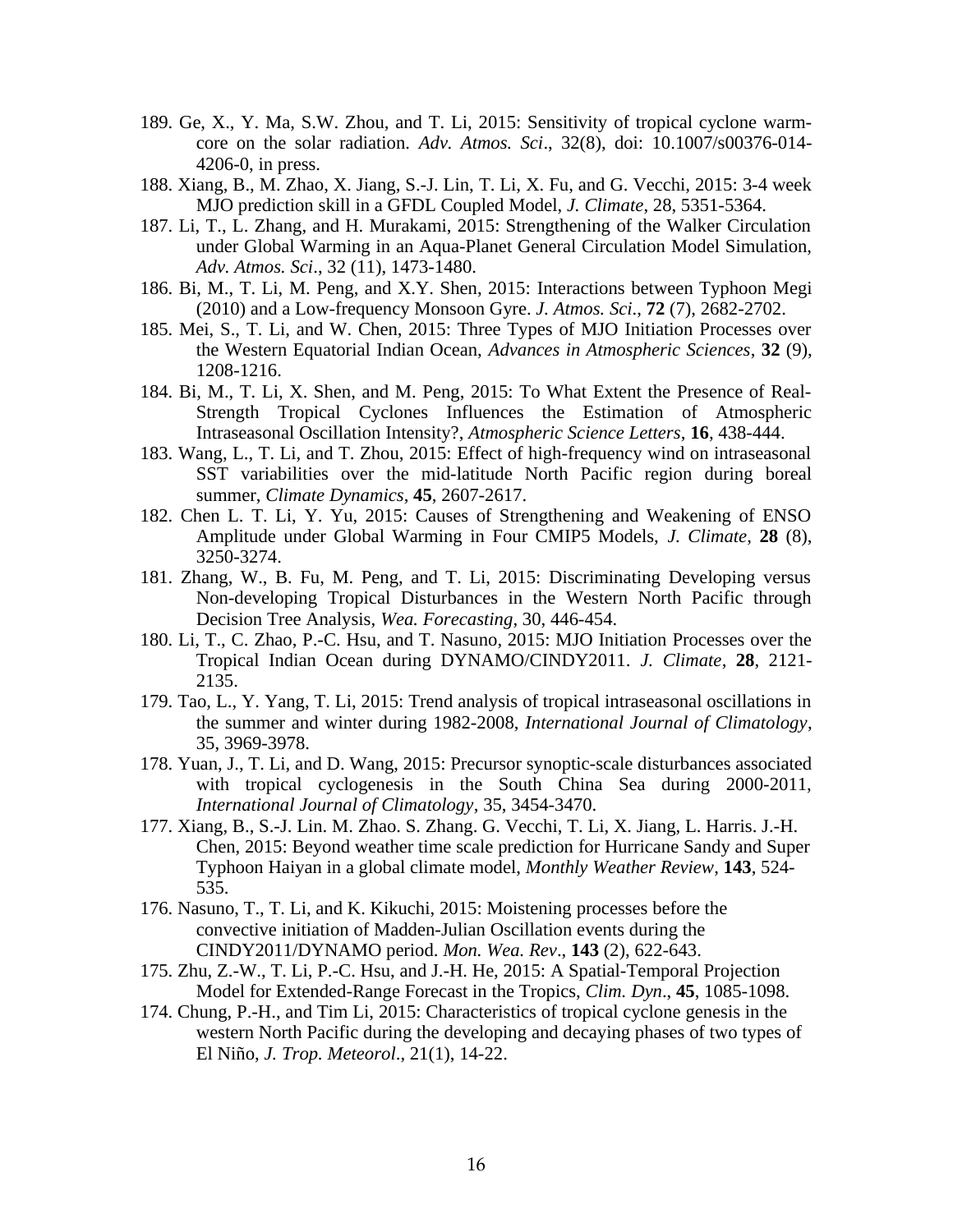- 173. Zhang, Lei, and T. Li, 2014: A Simple Analytical Model for Understanding the Formation of Sea Surface Temperature Patterns under Global Warming. *J. Climate*, **27**, 8413–8421.
- 172. Hsu, P.-C., T. Li, L. You, J. Gao, and H. Ren, 2014: A spatial-temporal projection model for 10-30 day rainfall forecast in South China. *Clim. Dyn*., **44**, 1227–1244.
- 171. Ge, X., Y. Ma, S.W. Zhou, and T. Li, 2014: The impacts of diurnal cycle of radiation on tropical cyclone intensification and structure. *Adv. Atmos. Sci*., 31(6), 1377–1385. DOI: 10.1007/s00376-014-4060-0
- 170. Peng, M. S., J. Peng, T. Li, and E. A. Hendricks, 2014: Effect of Baroclinicity on Vortex Axisymmetrization, Part 1: Barotropic Basic Vortex. *Advances In Atmospheric Science*, 31, 1256-1266.
- 169. Peng, J., M. S. Peng, T. Li, and E. A. Hendricks, 2014: Effect of Baroclinicity on Vortex Axisymmetrization, Part 2: Baroclinic Basic Vortex. *Advances In Atmospheric Sciences*, 31, 1267-1278.
- 168. Su, J.-Z., B.-Q. Xiang, B. Wang, and T. Li, 2014: Abrupt termination of the 2012 Pacific warming and its implication on ENSO prediction. *GRL*, 41, doi:10.1002/2014GL062380.
- 167. Cao, X., T. Li, M. Peng, W. Chen, and G. Chen, 2014: Effects of monsoon trough intraseasonal oscillation on tropical cyclogenesis in the western North Pacific. *J. Atmos. Sci*., 71, 4639-4660.
- 166. Hsu, P.-C., T. Li, and H. Murakami, 2014: Moisture asymmetry and MJO eastward propagation in an aqua planet general circulation model. *J. Climate*, 27, 8747- 8760.
- 165. Xu, Y., T. Li, and M. Peng, 2014: Roles of Synoptic-scale Wave Train, Intraseasonal Oscillation, and High-frequency Eddies in Genesis of Typhoon Manyi (2001). *J. Atmos. Sci.*, 71, 3706–3722.
- 164. Cao, X., T. Li, M. Peng, W. Chen, and G. Chen, 2014: Effects of the monsoon trough interannual variation on tropical cyclogenesis over the western North Pacific. *GRL*, **41** (12), 4332-4339.
- 163. Li, C., T. Li, A. Lin, D. Gu, and B. Zheng, 2014: Relationship between summer rainfall anomalies and sub-seasonal oscillations in South China. *Climate Dynamics*, **44**, 423-439.
- 162. Su, J., T. Li, and R. Zhang, 2014: The initiation and developing mechanisms of central Pacific El Ninos. *J. Climate*, 27, 4473-4485.
- 161. Murakami, H., Tim Li, and Pang-chi Hsu, 2014: Contributing factors to the recent high level of Accumulated Cyclone Energy (ACE) and Power Dissipation Index (PDI) in the North Atlantic. *J. Climate*, **27** (8), 3023-3034.
- 160. Li, T., 2014: Recent Advance in Understanding the Dynamics of the Madden-Julian Oscillation, *J. Meteor. Res*., 28, 1-33.
- 159. Feng, L., T. Li, and W. Yu, 2014: Cause of Severe Droughts in Southwest China during 1951-2010. *Climate Dynam*ics, **43**, 2033-2042.
- 158. Murakami, H., P.-C. Hsu, O. Arakawa, and T. Li, 2014: Influence of model biases on projected future changes in tropical cyclone frequency of occurrence. *J. Climate*, 27, 2159-2181.
- 157. Li, Jiangnan, and T. Li, 2014: Entropy Evolution Characteristics Associated with the Development of the South Asian Monsoon, *J. Atmos. Sci*., 71, 865-880.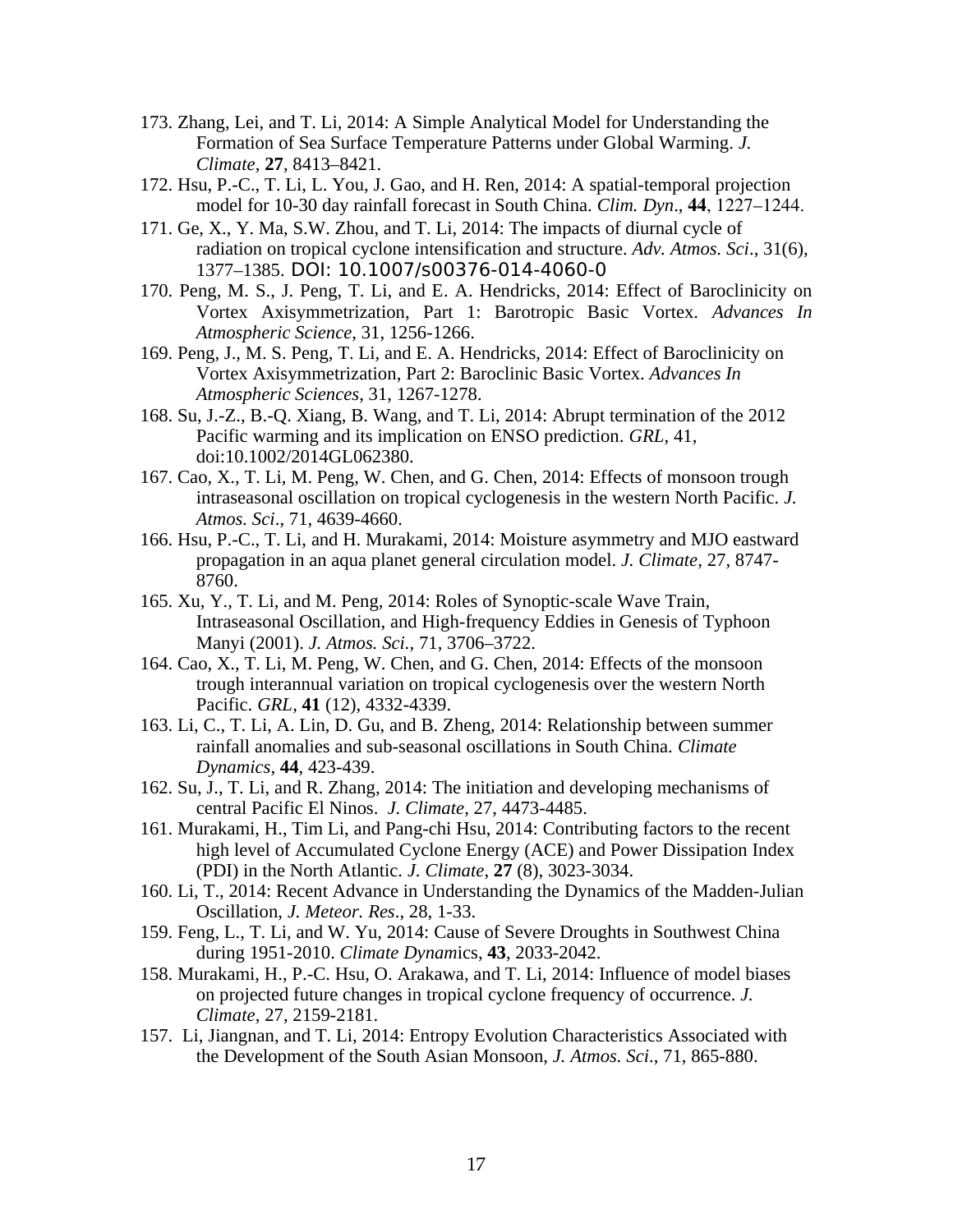- 156. Liu, L., S.-P. Xie, X.-T. Zheng, T. Li, Y. Du, G. Huang, and W.-D. Yu, 2014: Indian Ocean variability in the CMIP5 multi-model ensemble: The Zonal Dipole mode. *Climate Dynamics*, doi:10.1007/s00382-013-2000-9.
- 155. Gao, L.-B., Weidong Yu,Tim Li,T. R. Adi, S. Budi, and M. Salvienty, 2014: Rainfall asymmetry in the southeast Indian Ocean between positive and negative IODs and its local impact, *Atmos. Sci. Lett*., 15, 127–133.
- 154. Zhu, Z.-W., Tim Li, and J.-H. He, 2014: Out of Phase Relationship between Boreal Spring and Summer Decadal Rainfall Changes in South China, *J. Climate*, 27, 1083-1099.
- 153. Li, C.-Y., W. Zhou, and T. Li, 2014: Influences of the Pacific-Japan teleconnection pattern on synoptic-scale variability in the western North Pacific. *J. Climate*, 140- 154.
- 152. Wu, Liang, Z. Wen, T. Li, and R. Huang, 2014: ENSO-phase dependent TD and MRG wave activity in the western North Pacific. *Climate Dynamics*, 42, 1217- 1227.
- 151. Wei, W., R. Zhang, M. Wen, X. Rong, and T. Li, 2014: Impact of Indian Summer Monsoon on the South Asian High and its Influence on Summer Rainfall over China. *Clim. Dyn*., 43 (5-6), 1257-1269.
- 150. Hong, C.-C., T. Li, and Y.-K. Wu, and C.-C. Chang, 2014: The Climate Regime Shift over the Pacific during 1996/1997, *Clim. Dyn*., *43, 435-446.*
- 149. Yao, S.-X., Q. Huang, T. Li, and C. Zhang, 2014: The intraseasonal oscillations of precipitation and circulation from January to March in 2010 in East Asia. Metor. Atmos. Phy., 123, 67-79, DOI: 10.1007/s00703-013-0287-z.
- 148. Ge, X., T. Li, and M. Peng, 2013: Effects of vertical shears and mid-level dry air on tropical cyclone developments. *Journal of the Atmospheric Sciences*, 70(12), 3859-3875.
- 147. Hendricks, E.A., M. S. Peng, and T. Li, 2013: Evaluation of multiple dynamic initialization schemes for tropical cyclone prediction. *Mon. Wea. Rev*., 141, 4028- 4048.
- 146. Murakami, H., B. Wang, T. Li, and A. Kitoh, 2013: Projected future increase in tropical cyclones near Hawaii. *Nature Climate Change*, **3**, 749-754, doi:[10.1038/nclimate1890](http://dx.doi.org/10.1038/nclimate1890).
- 145. Xu, Y.-M., T. Li, and M. Peng, 2013: Tropical Cyclogenesis in the Western North Pacific as Revealed by the 2008-2009 YOTC data. *Wea. Forecasting*, 28, 1038- 1056.
- 144. Murakami, H., T. Li, and M. Peng, 2013: Changes to Environmental Parameters that Control Tropical Cyclone Genesis under Global Warming. *GRL*, **40** (10), 2265- 2270, doi:[10.1002/grl.50393](http://dx.doi.org/10.1002/grl.50393).
- 143. Hsu, P.-C., T. Li, H. Murakami, and A. Kitoh, 2013: Future Change of the Global Monsoon Revealed from 19 CMIP5 Models, *Journal of Geophysical Research – Atmospheres*, **118** (3), 1247-1260.
- 142. Ray, P. and T. Li, 2013: Relative roles of circumnavigating waves and extratropics on the MJO and its relationship with the mean state. *J. Atmos. Sci*., **70**, 876-893.
- 141. Liu, P., T. Li, B. Wang, M. Zhang, J.-J. Luo, Y. Masumoto, X. Wang, and E. Roekner, 2013: MJO change with A1B global warming estimated by the 40-km ECHAM5. *Clim. Dyn.*, **41** (3‐4), 1009-1023.
- 140. Li, K., W. Yu, T. Li, V. S. N. Murty, S. Khokiattiwong, T. R. Adi, and S. Budi, 2013: Structures and mechanisms of the first-branch northward-propagating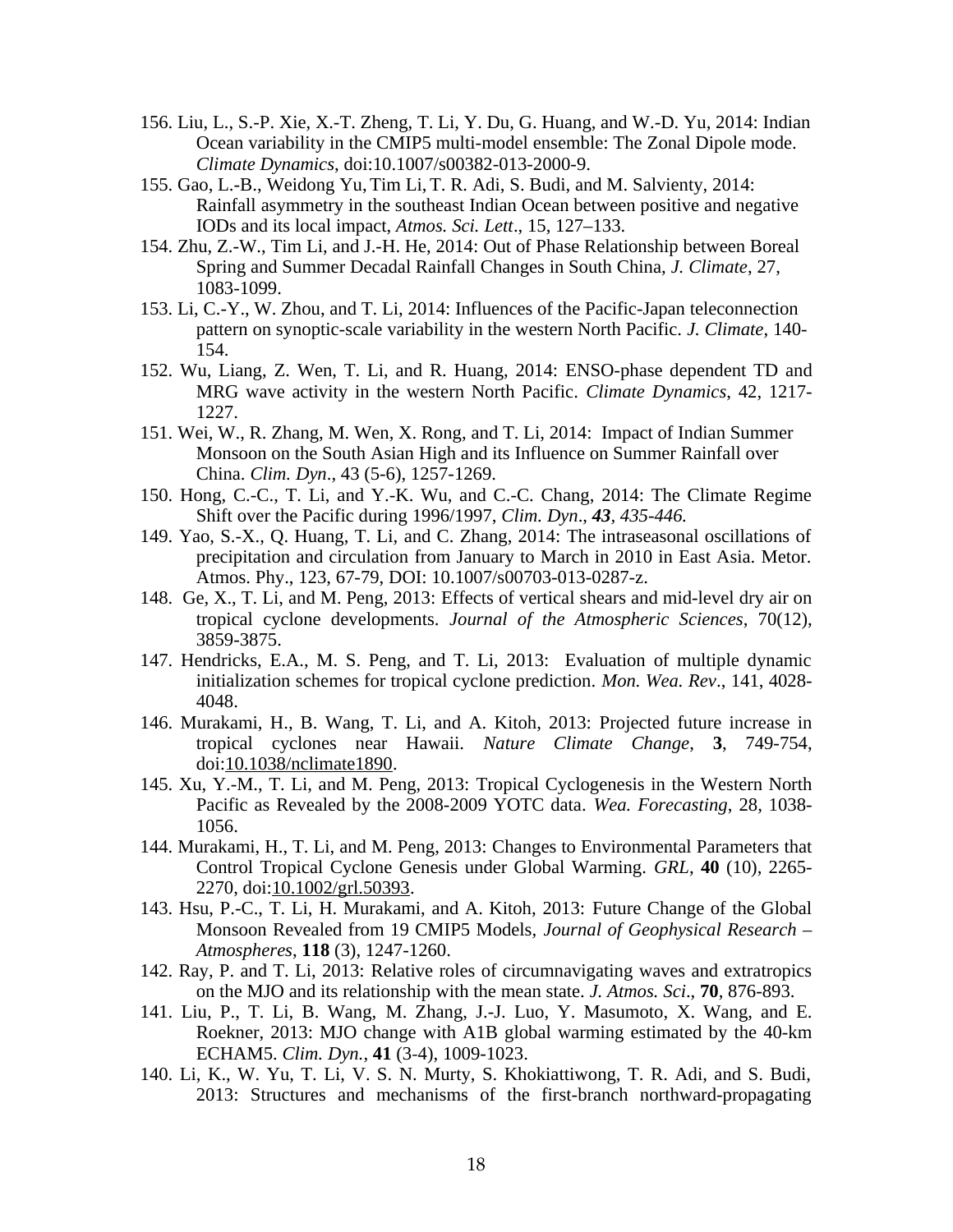intraseasonal oscillation over the tropical Indian Ocean, *Clim. Dyn.*, **40** (7‐8), 1707-1720.

- 139. Li, Z., W. Yu, T. Li, V. S. N. Murty, and F. Tangang, 2013: Bimodal character of cyclone climatology in Bay of Bengal modulated by monsoon seasonal cycle, *J. Climate*, **26** (3), 1033-1046.
- 138. Wang, L., T. Li, and T. Zhou, 2013: Origin of the Intraseasonal Variability over the North Pacific in Boreal Summer, *Journal of Climate*, 26, 1211-1229.
- 137. Zhao, C.-B., T. Li, and T. Zhou, 2013: Precursor signals and processes associated with MJO initiation over the tropical Indian Ocean. *J. Climate*, 26, 291-307.
- 136. Ge, X., T. Li, and M. Peng, 2013: Tropical cyclone genesis efficiency: mid-level versus bottom vortex. *J. Tropical Meteorology*, 19(3), 197-213.
- 135. Chung, P.-H., and T. Li, 2013: Interdecadal relationship between the mean state and El Nino types. *J. Climate*, **26** (2), 361-379.
- 134. Xiang, B., B. Wang, and T. Li, 2013: A new paradigm for the predominance of standing Central Pacific Warming after the late 1990s. *Climate Dynamics*, **41** (2), 327-340.
- 133. Gao, J., and T. Li, 2012: Interannual variation of multiple tropical cyclone events in the western north Pacific, *Advances Atmos. Sci.*, **29** (6), 1279-1291.
- 132. Hsu, P.-C., and T. Li, 2012: Is "rich-get-richer" valid for Indian Ocean and Atlantic ITCZ?" *Geophysical Research Letters*, 39, L13705, doi:10.1029/2012GL052399.
- 131. Li, T., X. Ge, M. Peng, and W. Wang, 2012: Dependence of tropical cyclone intensification on the Coriolis parameter. *Tropical Cyclone Research and Review*, 1 (2), 242-253.
- 130. Hsu, P.-C., T. Li, J.-J. Luo, H. Murakami, A. Kitoh, and M. Zhao, 2012: Increase of global monsoon area and precipitation under global warming: A robust signal? *Geophys. Res. Lett.*, 39, L06701, doi:10.1029/2012GL051037.
- 129. Ray, P., C. Zhang, J. Dudhia, T. Li, and M. W. Moncrieff, 2012: Tropical channel model, In L. M. Druyan (Ed.) *Climate Models*, InTech Publisher, ISBN: 978-953- 308-181-6, pp. 350.
- 128. Hsu, P.-C., and T. Li, 2012: Role of the boundary layer moisture asymmetry in causing the eastward propagation of the Madden-Julian Oscillation. *J. Climate*, 25 (14), 4914-4931.
- 127. Hsu, P.-C., T. Li, Y.-C. Lin, M.-M. Lu, and J.-Y. Lee, 2012: A spatial-temporal projection method for seasonal prediction of spring rainfall in northern Taiwan. *J. Meteor. Soc. Japan*, Vol. 90, No. 2, 179-190.
- 126. Zhang, S.-J., T. Li, X. Ge, M. Peng and N. Pan, 2012: A 3DVAR-based Dynamical Initialization Scheme for Tropical Cyclone Predictions. *Wea. Forecasting*, 27, 473-483.
- 125. Peng, M., B. Fu, T. Li, and D. Stevens, 2012: Developing versus non-developing disturbances for tropical cyclone formation, Part I: North Atlantic. *Monthly Weather Review*, Vol. 140, No. 4, 1047-1066.
- 124. Fu, B., M. Peng, T. Li, and D. Stevens, 2012: Developing versus non-developing disturbances for tropical cyclone formation, Part II: Western North Pacific. *Monthly Weather Review*, Vol. 140, No. 4, 1067-1080.
- 123. Li, T. 2012: Synoptic and climatic aspects of tropical cyclogenesis in Western North Pacific. Nova Science Publishers, Inc., Eds. K. Oouchi and H. Fudeyasu, Chap.3, pp.61-94.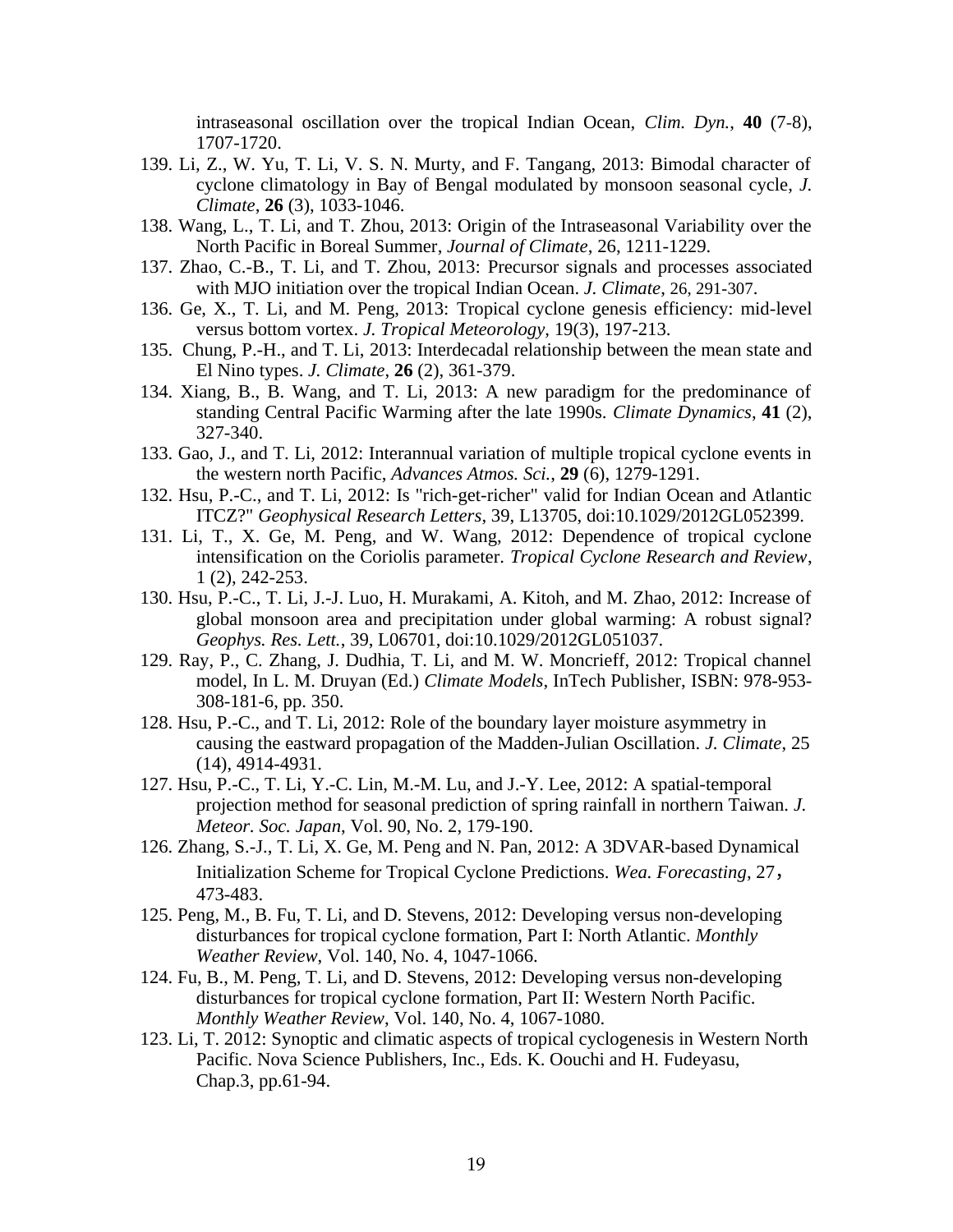- 122. Wang, L., T. Li, and T. Zhou, 2012: Intraseasonal SST Variability and Air-Sea Interaction over Kuroshio Extension Region during Boreal Summer. *J. Climate*, 25, 1619-1634.
- 121. Wu, B., T. Zhou, and T. Li, 2012: Two distinct modes of tropical Indian Ocean precipitation in boreal winter and their impacts on equatorial western Pacific. *J. Climate*, 25, 921-938.
- 120. Chambers, C.R.S., and T. Li, 2011: The Effect of Hawaii's Big Island on Track and Structure of Tropical Cyclones Passing to the South and West. *Mon. Wea. Rev*., **139**, 3609–3627.
- 119. Hong, C.-C. Y.-H. Li,T. Li , and M.-Y. Lee, 2011: Impacts of Central Pacific and Eastern Pacific El Niños on tropical cyclone tracks over the western North Pacific. *Geophysical Research Letters*, 38, L16712, doi:10.1029/2011GL048821.
- 118. Hendricks, E.A., M. S. Peng, X. Ge, and T. Li, 2011: Performance of a Dynamic Initialization Scheme in the Coupled Ocean Atmosphere Mesoscale Prediction System for Tropical Cyclones (COAMPS-TC). *Wea. Forec*., 26 (5), 650-663.
- 117. Chung, P., C. Sui, and T. Li (2011), Interannual relationships between the tropical sea surface temperature and summertime subtropical anticyclone over the western North Pacific, *J. Geophys. Res*., 116, D13111, doi:10.1029/2010JD015554.
- 116. Liu, L., W. Yu, and T. Li, 2011: Dynamic and Thermodynamic Air-Sea Coupling Associated with the Indian Ocean Dipole diagnosed from 23 WCRP CMIP3 Models. *J. Climate,* 24, 4941-4958.
- 115. Hsu, P.-C., T. Li, and B. Wang, 2011: Trends in Global Monsoon Area and Precipitation over the Past 30 Years. *Geophys. Res. Lett*., 38, L08701, doi:10.1029/2011GL046893
- 114. Rong, X., R. Zhang, T. Li, and J. Su, 2011: Upscale feedback of high-frequency winds to ENSO. *Q. J. R. Meteorol. Soc*., 137, 894-907.
- 113. Xiang, B., W. Yu, T. Li, and B. Wang, 2011: The critical role of the boreal summer mean state in the development of the IOD. *Geophys. Res. Lett*., **38**, L02710, doi:10.1029/2010GL045851.
- 112. Zhou, X., B. Wang, X. Ge, and T. Li, 2011: Impact of secondary eyewall heating on tropical cyclone intensity change during eyewall replacement*. J.Atmos.Sci*., **68**, 450–456.
- 111. Lin, A.-L., T. Li, X. Fu, J.-J. Luo, and Y. Masumoto, 2011: Effects of air-sea coupling on the boreal summer intraseasonal oscillations over the tropical Indian Ocean, *Clim. Dyn*., 37, 2303-2322.
- 110. Gao, J.-Y., and T. Li, 2011: Factors controlling multiple tropical cyclone events in the western North Pacific. *Mon.Wea.Rev*., **139**, 885-894.
- 109. Hsu, P.C., T. Li, and C.-H. Tsou, 2011: Interactions between boreal summer intraseasonal oscillations and synoptic-scale disturbances over the western North Pacific. Part I: Energetics diagnosis. *J. Climate,* **24**, 927-941*.*
- 108. Hsu, P.C., and T. Li, 2011: Interactions between boreal summer intraseasonal oscillations and synoptic-scale disturbances over the western North Pacific. Part II: Apparent heat and moisture sources and eddy momentum transport. *J. Climate,* **24**, 942-961*.*
- 107. Lin, A., T. Li, C. Li, J. Liang, and J.-J. Luo, 2011: Effect of air-sea interaction on the interannual oscillation of boreal summer intraseasonal oscillations over the tropical ocean. *Acta Oceanologica Sinica*, 4, 7-14.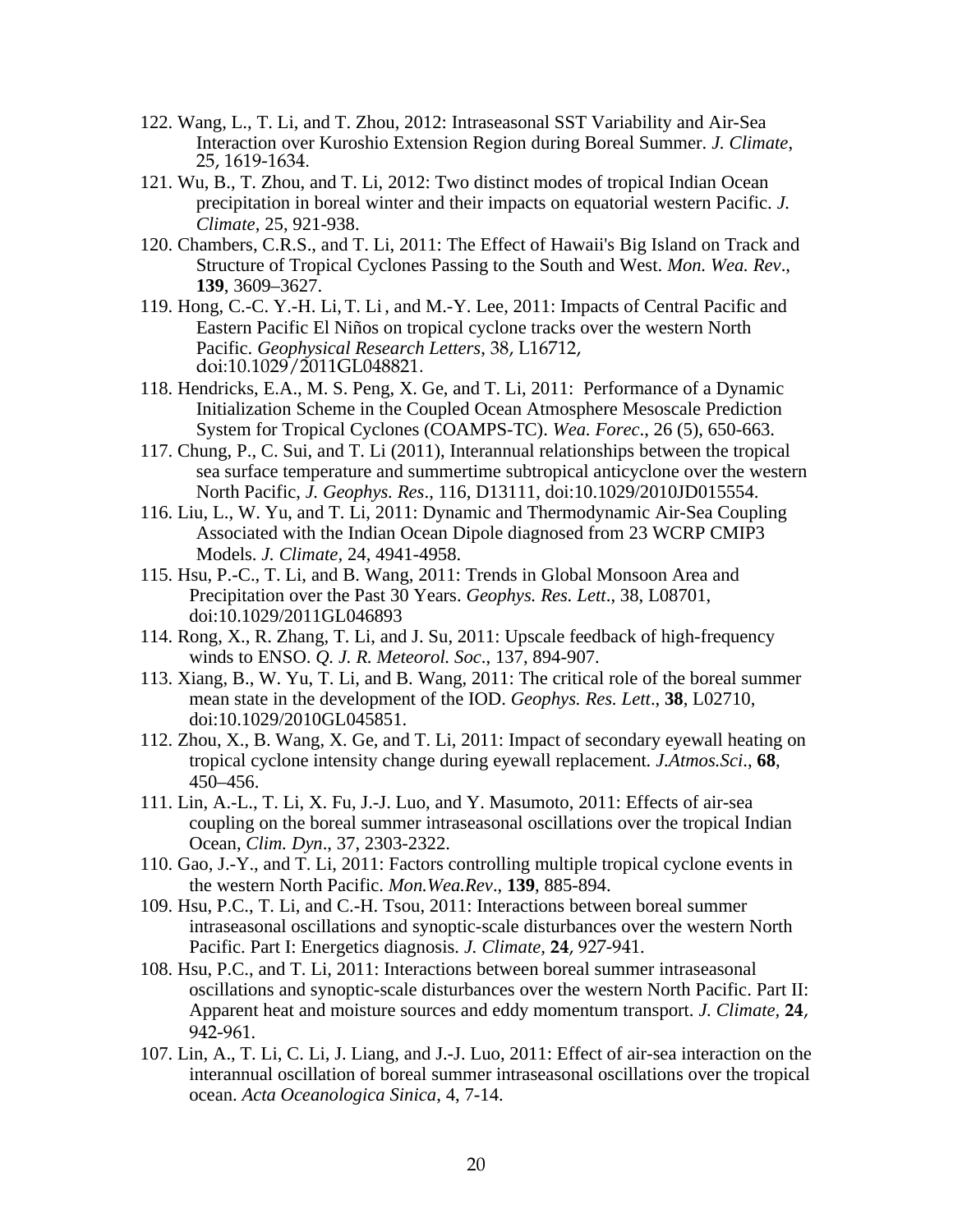- 106. Li, T., M. Kwon, M. Zhao, J. Kug, J. Luo, and W. Yu (2010), Global warming shifts Pacific tropical cyclone location, *Geophys. Res. Lett*., 37, L21804, doi:10.1029/2010GL045124.
- 105. Lin, A.-L., T. Li, and C. Li, 2010: Climatology and Interannual Variability of Boreal Summer Intraseasonal Oscillation Spectrum over the Tropics: Comparison of Wind and OLR Fields. *Chinese Journal of Applied Meteorology*, 21 (5), 545-557.
- 104. Zhou, C. and T. Li, 2010: Upscale feedback of tropical synoptic variability to intraseasonal oscillations through the nonlinear rectification of the surface latent heat flux. *J. Climate,* 23, 5738-5754.
- 103. Hong, C.-C., and T. Li, 2010: The independence of SST skewness to thermocline feedback in the eastern equatorial Indian Ocean. *Geophys. Res. Lett.*, **37**, L11702, doi:10.1029/2010GL043380.
- 102. Feng, L., T. Zhou, B. Wu, T. Li, and J.-J. Luo, 2010: Projection of future precipitation changes over China with a high-resolution global atmospheric model. *Adv. Atmos. Sci*., 28(2), 464{476, doi:10.1007/s00376-010-0016-1.
- 101. Chen, J.-M., T. Li, and C.-F. Shih, 2010: Tropical Cyclone and Monsoon Induced Rainfall Variability in Taiwan. *J. Climate*, 23, 4107-4120.
- 100. Zhu, W., T. Li, X. Fu, and J.-J. Luo, 2010: Influence of the Maritime Continent on the Boreal Summer Intraseasonal Oscillation. *J. Meteor. Soc. Japan*, 88, 395-407.
- 99. Gu, D., T. Li, Z. Ji, and B. Zheng, 2010: On the Western North Pacific Monsoon, Indian Monsoon and Australian Monsoon Phase Relations. *J. Climate*, 23, 5572- 5589.
- 98. Hong, C.-C., T. Li, H. Lin, and Y.-C. Chen, 2010: Asymmetry of the Indian Ocean Basin-wide SST Anomalies: Roles of ENSO and IOD. *J. Climate*, **23**, 3563–3576. doi: 10.1175/2010JCLI3320.1.
- 97. Hendricks, E.A., M. S. Peng, B. Fu, and T. Li, 2010: Quantifying environmental control on tropical cyclone intensity change. *Mon.Wea.Rev*., 138, 3243-3271.
- 96. Wu, B., T. Li, and T. Zhou, 2010: Relative contributions of the Indian Ocean and local SST anomalies to the maintenance of the western North Pacific anomalous anticyclone during El Niño decaying summer. *J. Climate*, 23, 2974-2986.
- 95. Wu, B., T. Li, and T. Zhou, 2010: Asymmetry of atmospheric circulation anomalies over the western North Pacific between El Niño and La Niña. *J. Climate*, 23, 4807- 4822.
- 94. Kug, J.-S., K.P. Sooraj, T. Li, F.-F. Jin, and I.-S. Kang, 2010: Precursors of the El Niño/La Niña onset and their inter-relationship. *J.Geophy.Res*., 115, D05106, doi:10.1029/2009JD012861.
- 93. Rong, X., R. Zhang, and T. Li, 2010: Impacts of Atlantic SST anomalies on the Indo-East Asian summer monsoon-ENSO relationship. *Chin. Sci. Bull.*, 55, 1397-1408.
- 92. Ge, X., T. Li, S. Zhang, and M. Peng, 2010: What causes the extremely heavy rainfall in Taiwan during Typhoon Morakot (2009)? *Atmospheric Science Letters*, 11(1), 46-50.
- 91. Gu, D., T. Li, Z. Ji, and B. Zheng, 2010: Connection of the South China Sea summer monsoon to Maritime Continent convection and ENSO, *Journal of Tropical Meteorology*, **16**, 1-9. 10.3969/j.issn.1006-8775.2010.01.001.
- 90. Li, T., 2010: Monsoon climate variabilities. in *Climate Dynamics: Why Does Climate Vary?",Geophys. Monogr. Ser., Editor: D.-Z. Sun & B. Frank*, doi:10.1029/2008GM000782.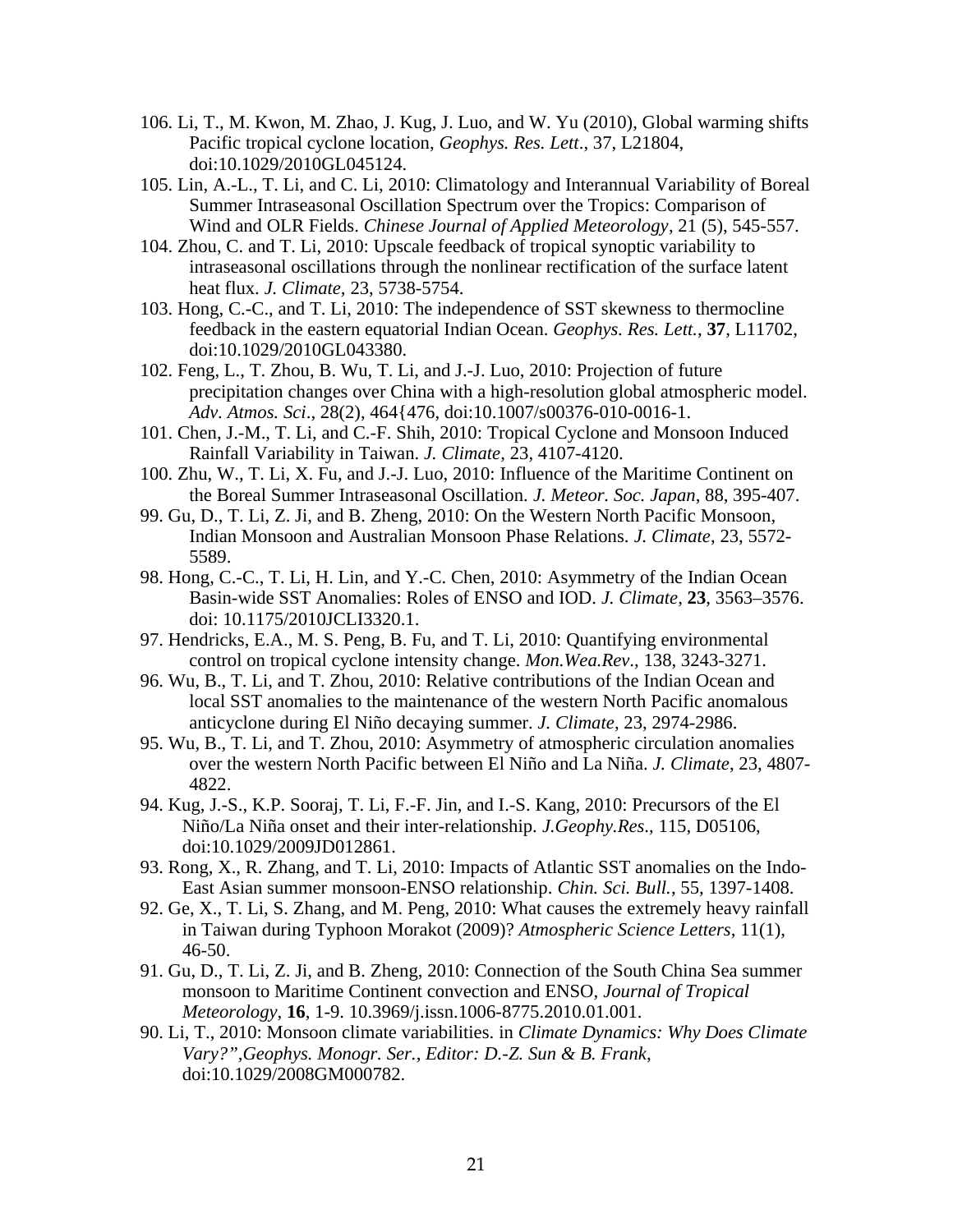- 89. Wen, M., T. Li, R. Zhang, and Y. Qi, 2010: Structure and origin of the quasibiweekly oscillation over the tropical Indian Ocean in boreal spring. *J. Atmos. Sci.*, Vol. 67, No. 6, 1965-1982.
- 88. Ge, X., T. Li, and M. Peng, 2010: Cyclogenesis simulation of Typhoon Prapiroon (2000) associated with Rossby wave energy dispersion. *Mon.Wea.Rev*., 138, 42-54.
- 87. Li, C., T. Li, J. Liang, D. Gu, A. Lin, and B. Zheng, 2010: Interdecadal variations of meridional winds in the South China Sea and their relationship with summer climate in China. *Journal of Climate*, 23, 825-841.
- 86. Su, J., R. Zhang, T. Li, X. Rong, J. Kug, and C.-C. Hong, 2010: Amplitude asymmetry of El Nino and La Nina in the eastern equatorial Pacific. *Journal of Climate*, 23(3), 605–617.
- 85. Zhang, Y.-S., and T. Li, 2009: Satellite-observed 3-D moisture structure and air-sea interactions during summer monsoon onset in the South China Sea. *Advances in Geosciences*, Vol. 10, 27-39. (ISBN: 978-981-283-612-0).
- 84. Liu, P., M. Satoh, B. Wang, H. Fudeyasu, T. Nasuno, T. Li, H. Miura, H. Taniguchi, H. Masunaga, X. Fu, and H. Annamalai, 2009: An MJO Simulated by the NICAM at 14-km and 7-km Resolutions. *Mon.Wea.Rev.,* 137, 3254-3268.
- 83. Wu, B., T. Zhou, and T. Li, 2009: Contrast of rainfall-SST relationships in the western North Pacific between the ENSO developing and decaying summers. *J. Climate*, 22, 4398-4405.
- 82. Wu, B., T. Zhou, and T. Li, 2009: Asian-Australian monsoon interannual variability and ENSO simulated by a coupled GCM FGOALS\_s. *Chinese Journal of Atmospheric Sciences*, 33, 285-299.
- 81. Guilyardi, E., P. Braconnot, F.-F. Jin, S. T. Kim, M. Kolasinski, T. Li, and I. Musat, 2009: Atmosphere feedbacks during ENSO in a coupled GCM with a modified atmospheric convection scheme. *J. Climate*, 22, 5698-5718.
- 80. Lin, A., T. Li, X. Fu, and J. Luo, 2009: Impact of air-sea interactions over the Indian Ocean on the climatological state of tropical atmospheric circulation in boreal summer. *Chinese Journal of Atmospheric Sciences*, 33, 1123-1136.
- 79. Li, T., and C. Zhou, 2009: Planetary scale selection of the Madden-Julian Oscillation. *J.Atmos.Sci*., 66, 2429-2443.
- 78. Peng, J., T. Li, M. Peng, and X. Ge, 2009: Barotropic instability in the tropical cyclone outer region. *Quart. J. Roy. Meteor. Soc.*, 135, 851-864.
- 77. Liu, P. , Y. Kajikawa, B. Wang, A. Kitoh, T. Yasunari, T. Li, H. Annamalai, X. Fu, K. Kikuchi, R. Mizuta, K. Rajendran, D. E. Waliser, and D. Kim, 2009: Tropical Intraseasonal Variability in the MRI-20km60L AGCM. *J. Climate*, 2006-2022.
- 76. Hong, C.-C. and T. Li, 2009: The Extreme Cold Anomaly over Southeast Asia in February 2008: Roles of ISO and ENSO, *J. Climate*, 22, 3786-3801.
- 75. Wu, B., T. Zhou, and T. Li, 2009: Seasonally evolving dominant interannual variability mode over the East Asia. *J. Climate,* 2992-3005*.*
- 74. Su, J., R. Zhang, T. Li, and X. Rong, 2009: Skewness of the subsurface ocean temperature in the equatorial Pacific based on assimilated data. *Chinese Journal of Oceanology and Limnology*, 27, 600-606.
- 73. Qi, Y., R. Zhang, T. Li, M. Wen, 2009: Impacts of intraseasonal oscillation on the onset and interannual variation of the Indian summer monsoon. *Chin. Sci. Bull.*, 54, 880-884.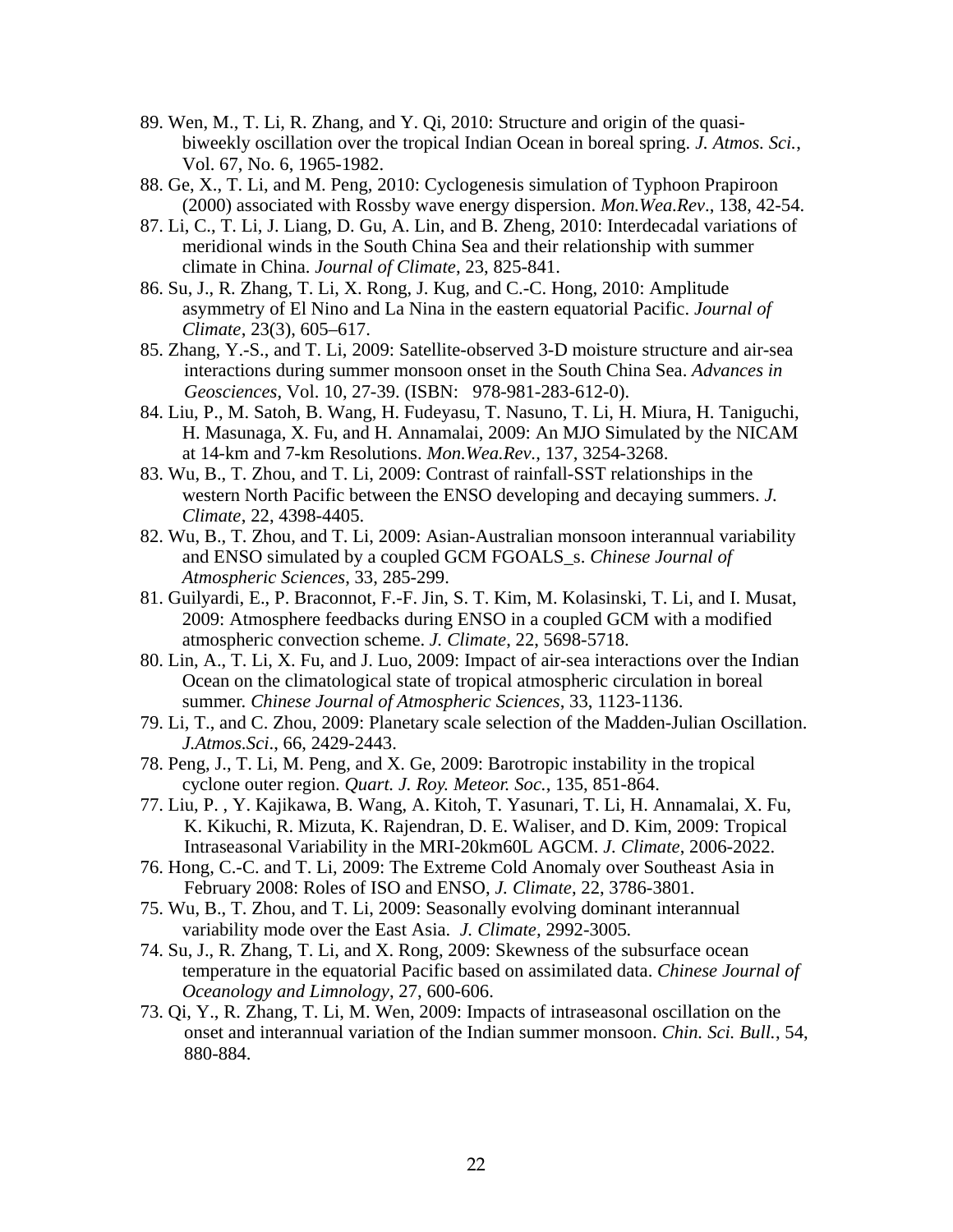- 72. Sooraj, J.-S. Kug, T. Li, I.-S. Kang, 2009: Impact of El Nino onset timing on the Indian Ocean - Pacific coupling and subsequent El Nino evolution. *Theoretical and Applied Climatology*, DOI 10.1007/s00704-008-0067-8.
- 71. Peng, J., T. Li, and M. Peng, 2009: Formation of tropical cyclone concentric eyewalls by wave-mean flow interactions. *Advances in Geosciences*, Vol. 10, 57-71 (ISBN: 978-981-283-611-3).
- 70. Li, T., F. Tam, X. Fu, T. Zhou, and W. Zhu, 2008: Causes of the Intraseasonal SST Variability in the Tropical Indian Ocean, *Atmosphere-Ocean Science Letters*, 1, 18- 23.
- 69. Lin, A., and T. Li, 2008: Energy spectrum characteristics of boreal summer intraseasonal oscillations: climatology and variations during the ENSO developing and decaying phases. *J. Climate*, 21, 6304-6320.
- 68. Qi, Y., R. Zhang, T. Li, and M. Wen (2008), Interactions between the summer mean monsoon and the intraseasonal oscillation in the Indian monsoon region, *Geophys. Res. Lett.*, *35*, L17704, doi:10.1029/2008GL034517.
- 67. Hong, C.-C., T. Li, LinHo, J.-S. Kug, 2008: Asymmetry of the Indian Ocean Dipole. Part I: Observational Analysis. *J. Climate,* 21, 4834–4848.
- 66. Hong, C.-C., T. Li, J.-J. Luo, 2008: Asymmetry of the Indian Ocean Dipole. Part II: Model diagnosis. *J. Climate,* 21, 4849-4858.
- 65. Chen, J.-M., T. Li, and J. Shih, 2008: Asymmetry of the El Niño-spring rainfall relationship in Taiwan. *J.M.S. Japan*, 86, 297-312.
- 64. Zhang, Y.-S., and T. Li, 2008: Influence of the Sea Surface Temperature in the Indian Ocean on the In-phase Transition between the South Asian and North Australian Summer Monsoons. *TAO*, 19, 321-329.
- 63. Peng, J. Y., M. S. Peng and T. Li, 2008: Dependence of vortex axisymmetrization on the characteristics of the asymmetry. *Quart. J. Roy. Meteor. Soc.*, 134, 1253-1268.
- 62. Ge, X., T. Li, Y. Wang, and M. Peng, 2008: Tropical Cyclone Energy Dispersion in a Three-Dimensional Primitive Equation Model: Upper Tropospheric Influence. *J. Atmos.Sci.*, **65** (7), 2272–2289.
- 61. Pan, L., and T. Li, 2008: Interactions between the tropical ISO and mid-latitude lowfrequency flow. *Clim. Dyn*., DOI: 10.1007/s00382-007-0272-7. **31,** 375-388.
- 60. Ge, X., T. Li, and X. Zhou, 2007: Tropical cyclone energy dispersion under vertical shears. *Geophys. Res. Lett.*, **34**, L23807, doi:10.1029/2007GL031867
- 59. Chen, W., and T. Li, 2007: Modulation of northern hemisphere wintertime stationary planetary wave activity – East Asia climate relationships by the quasi-biennial oscillation. *JGR-Atmosphere*, 112, D20120, doi:10.1029/2007JD008611.
- 58. Zhang, X, T. Li, et al., 2007: Reanalysis of western Pacific typhoons in 2004 with multi-satellite observations, *Meteor. Atmosp. Phys*., Vol. 98 (special issue on tropical cyclones), 3-18.
- 57. Chambers, C., and T. Li, 2007: Simulation of formation of a near-equatorial Typhoon Vamei (2001), *Meteor. Atmosp. Phys*., Vol. 98, 67-80.
- 56. Sui, C.-H., P.-H. Chung, and T. Li, 2007: Interannual and interdecadal variability of the summertime western north Pacific subtropical high. *Geophy. Res. Let*., 34, L11701, doi:10.1029/2006GL029204.
- 55. Fu, B., T. Li, M. Peng, and F. Weng, 2007: Analysis of tropical cyclone genesis in the western North Pacific for 2000 and 2001. *Weather Forecasting*, 22, 763-780.
- 54. Chen, J.-M., T. Li, and J. Shih, 2007: Fall persistence barrier of sea surface temperature in the South China Sea associated with ENSO. *J. Climate*, 158-172.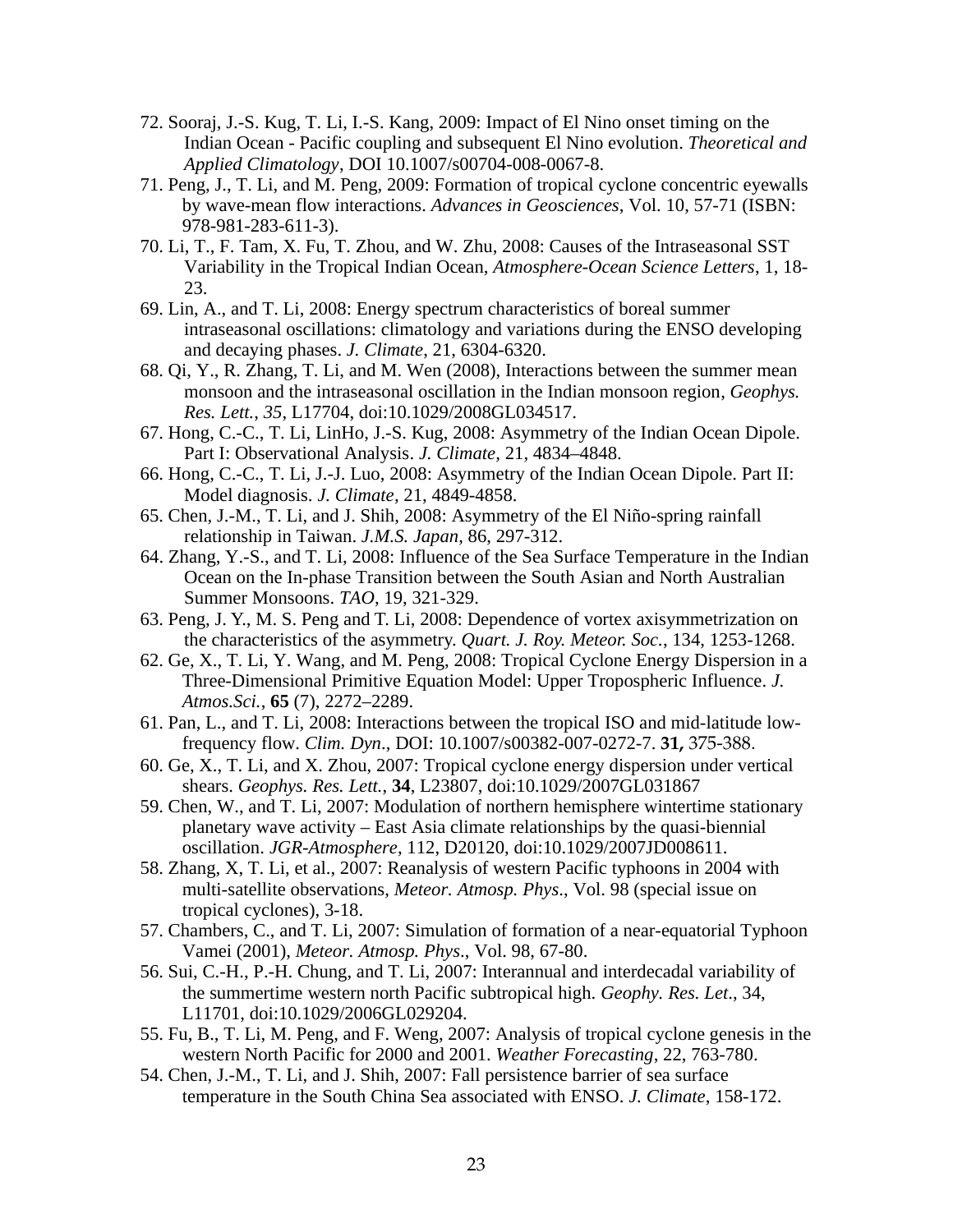- 53. Li, T., and B. Fu, 2006: Tropical cyclogenesis associated with Rossby wave energy dispersion of a pre-existing typhoon. Part I: Satellite data analyses. *J.Atmos.Sci*., Vol. 63, No. 5, pages 1377–1389.
- 52. Li, T., X. Ge, Y. Wang, and Y. Zhu, 2006: Tropical cyclogenesis associated with Rossby wave energy dispersion of a pre-existing typhoon. Part II: Numerical simulations. *J.Atmos.Sci*., 63, 1390–1409.
- 51. Kug, J.-S., T. Li, S.-I. An, I.-S. Kang, J.-J. Luo, S. Masson, and T. Yamagata, 2006: Role of the ENSO-Indian Ocean Coupling on ENSO variability in a coupled GCM. *GRL*, Vol. 33, L09710, doi:10.1029/2005GL024916.
- 50. Li, T., 2006: Origin of the summertime synoptic-scale wave train in the western North Pacific. *J.Atmos.Sci*., 63, 1093–1102.
- 49. Li, T., P. Liu, X. Fu, B. Wang, and G. A. Meehl, 2006: Tempo-Spatial Structures and Mechanisms of the Tropospheric Biennial Oscillation in the Indo-Pacific Warm Ocean Regions. *J. Climate*, 19, 3070–3087.
- 48. Tam, C.-Y. and T. Li, 2006: The origin and dispersion characteristics of the observed summertime synoptic-scale waves over the western Pacific. *Mon.Wea.Rev*., 134, 1630--1646.
- 47. Peng, M., S., B. Fu, T. F. Hogan, and T. Li, 2006: On Africa easterly waves that impacted two tropical cyclones in 2004. *GRL*, VOL. 33, L11807, doi:10.1029/2006GL026038.
- 46. Li, T., Y.-C. Tung, and J.-W. Hwu, 2005: Remote and local SST forcing in shaping Asian-Australian monsoon anomalies. *J. Meteor. Soc. Japan*, 83, 153-167.
- 45. Li, T., and B. Wang, 2005: A review on the western North Pacific monsoon: synoptic-to-interannual variabilities. *Terrestrial, Atmospheric and Oceanic Sciences*, 16, 285-314.
- 44. Wang, B., T. Li, Y. Ding, R. Zhang, and H. Wang, 2005: East Asian- Western North Pacific monsoon: A distinctive component of the Asian-Australian Monsoon system, *The Global Monsoon System: Research and Forecast Eds. C.-P. Chang, B. Wang, N.-C. Lau*, Chapter 6, pp 72, WMO TD No. 1266, WMO, Geneva.
- 43. Jiang, X. and T. Li, 2005: Re-initiation of the boreal summer intraseasonal oscillation in the tropical Indian Ocean. *J. Climate,* 18, 3777–3795.
- 42. Liu, P., B. Wang, K. R. Sperber, T. Li, and G. A. Meehl, 2005: MJO in the NCAR CAM2 with the Tiedtke Convective Scheme. *J. Climate*, 18, 3007-3020.
- 41. Wang, B. and T. Li, 2004: East Asian monsoon and ENSO interaction, *East Asian Monsoon, World Scientific Publishing Company, Book Chapter*, 177-212.
- 40. Jiang, X., T. Li, B. Wang, 2004: Structures and mechanisms of the northward propagating boreal summer intraseasonal oscillation. *J. Climate*, 17, 1022-1039.
- 39. Chang, C.-P., Z. Wang, J. Ju, T Li, 2004: On the relationship between western maritime continent monsoon rainfall and ENSO during northern winter. *J. Climate*, 17, 665-672.
- 38. Zhang, Y., T. Li, and B. Wang, 2004: Decadal change of snow depth over the Tibetan Plateau in spring: The associated circulation and its relationship to the East Asian summer monsoon rainfal. *J. Climate*, 17, 2780-2793.
- 37. Li, T., B. Fu, X. Ge, B. Wang, M. Peng, 2003: Satellite data analysis and numerical simulation of tropical cyclone formation. *Geophy. Res. Let*., 2122-2126.
- 36. Li, T., B. Wang, C.-P. Chang, and Y. Zhang, 2003: A theory for the Indian Ocean dipole-zonal mode. *J. Atmos. Sci*., 60, 2119-2135.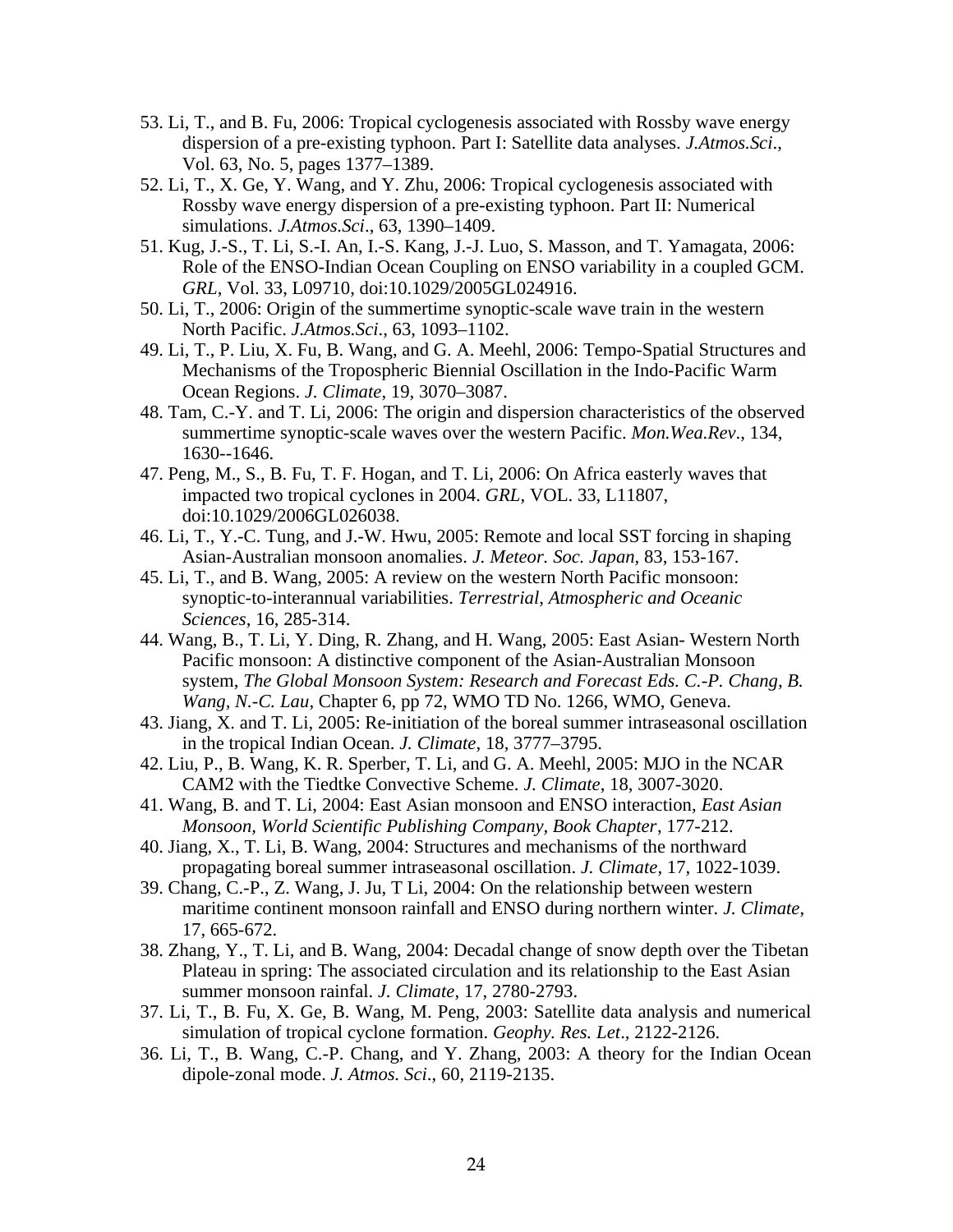- 35. Chen, J.-M., C.-P. Chang, and T. Li, 2003: Annual cycle of the South China Sea surface temperature using the NCEP/NCAR reanalysis. *J. Meteor. Soc. Japan*, 81, 879-884.
- 34. Wang, B. R. Wu, and T. Li, 2003: Atmosphere-warm ocean interaction and its impact on Asian-Australian monsoon variation. *J. Climate*, 16, 1195-1211.
- 33. Fu. X., B. Wang, T. Li, and J. McCreary, 2003: Coupling between northward propagating ISO and SST in the Indian Ocean. *J. Atmos. Sci.,* 60, 1733-1753.
- 32. Li, T., Y.S. Zhang, E. Lu, and D. Wang, 2002: Relative role of dynamic and thermodynamic processes in the development of the Indian Ocean dipole. *Geophy. Res. Let*., 29, 2110-2113.
- 31. Fu, X., B. Wang and T. Li, 2002: Impacts of air-sea coupling on the simulation of the mean Asian summer monsoon in the ECHAM4 model. *Mon. Wea. Rev.*, **130**, 2889- 2904.
- 30. Li, T., and Y. Zhang, 2002: Processes that determine the quasi-biennial and lowerfrequency variability of the South Asian monsoon. *J. Meteor. Soc. Japan*, 80, 1149- 1163.
- 29. Zhang, Y., T. Li, B. Wang, and G. Wu, 2002: Onset of Asian summer monsoon over Indochina: Climatology and Interannual Variability. *J. Climate*, 15, 3206-3221.
- 28. Li, T., Y.S. Zhang, C.-P. Chang, B. Wang, 2001: On the relationship between Indian Ocean SST and Asian summer monsoon. *Geophy. Res. Let*., 28, 2843-2846.
- 27. Li, T., B. Wang, C.-P. Chang, 2001: Theories on the tropospheric biennial oscillation: a review. *Dynamics of Atmospheric and Oceanic Circulations and Climate, Eds.: M. Wang et al., Chinese Academy of Sciences,* China Meteorological Press, Beijing, China, 252-276.
- 26. Li, T., C.-W. Tham, and C.-P. Chang, 2001: A coupled air-sea-monsoon oscillator for the tropospheric biennial oscillation. *J. Climate*, 14, 752-764.
- 25. Chang, C.-P., and T. Li, 2001: Tropical tropospheric biennial oscillation and ENSO. *East Asian and Western Pacific Meteorology and Climate, Eds.: C.P. Chang et al., Vol. 1,* World Scientific Publishing Company, Singapore, 167-179.
- 24. Li, T., T. F. Hogan, C.-P. Chang, 2000: Dynamic and thermodynamic regulation of ocean warming, *J. Atmos. Sci*., 57, 3353-3365.
- 23. Chang, C.-P., Y.S. Zhang, and T. Li, 2000: Interannual and interdecadal variations of the East Asian summer monsoon and tropical Pacific SSTs: Part I: Role of subtropic ridges. *J. Climate*, 13, 4310-4325.
- 22. Chang, C.-P., Y.S. Zhang, and T. Li, 2000: Interannual and interdecadal variations of the East Asian summer monsoon and tropical Pacific SSTs: Part II: Meridional structure of the monsoon. *J. Climate*, 13, 4326-4340.
- 21. Chang, C.-P., and T. Li, 2000: A theory of the tropical tropospheric biennial oscillation. *J. Atmos. Sci*., **57**, 2209-2224.
- 20. Li, T. and T. F. Hogan, 1999: The role of the annual mean climate on seasonal and interannual variability of the tropical Pacific in a coupled GCM. *J. Climate,* **12**, 780-792.
- 19. Li, T., 1997: Phase transition of the El Nino-Southern Oscillation: A stationary SST mode. *J. Atmos. Sci*., **54**, 2872-2887.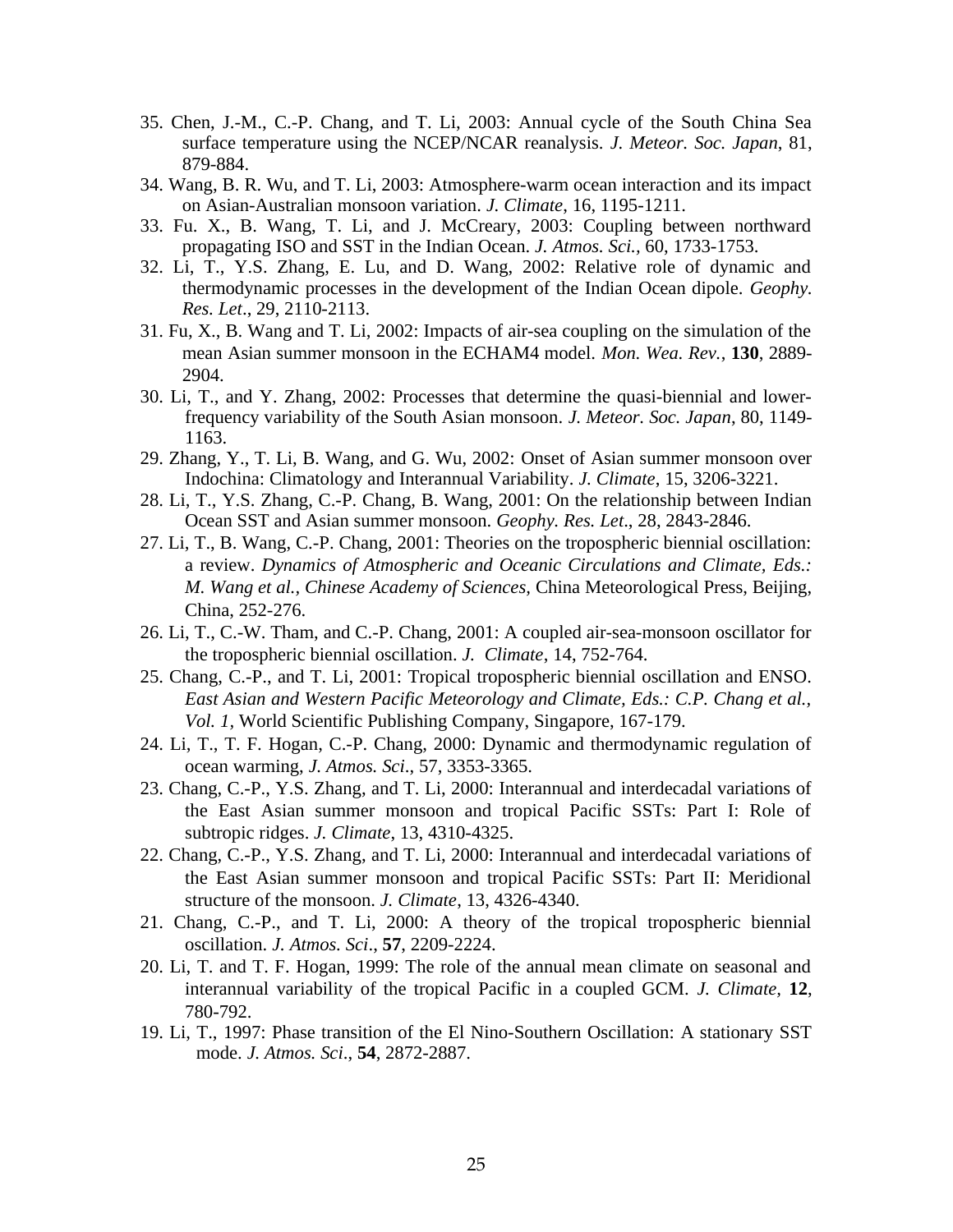- 18. Li, T., 1997: Air-sea interactions of relevance to the ITCZ: the analysis of coupled instabilities and experiments in a hybrid coupled GCM. *J. Atmos. Sci*., **54**, 134- 147.
- 17. Li, T., and S.G.H. Philander, 1997: On the seasonal cycle of the equatorial Atlantic Ocean. *J. Climate*, **10**, 813-817.
- 16. Philander, S.G.H., D. Gu, D. Halpern, G. Lambert, N.-C. Lau, T. Li, and R. Pacanowski, 1996: Why the ITCZ is mostly north of the equator. *J. Climate*, **9**, 2958-2972.
- 15. Li, T., and S.G.H. Philander, 1996: On the annual cycle of the equatorial eastern Pacific. *J. Climate*, **9**, 2986-2998.
- 14. Li, T., and B. Wang, 1996: On the seasonal sea surface temperature variation in the tropical Pacific. *Theoret. Appl. Climatology*, **55**, 113-120.
- 13. Philander. S.G.H., T. Li, and G. Lambert, 1996: Climatic asymmetries relative to the equator. *Numerican Simulations in the Environmental and Earth Sciences. Ed.: Garcia Garcia,* Cambridge University Press, 126-132.
- 12. Wang, B., T. Li, and P. Chang, 1995: An intermediate model of the tropical Pacific ocean. *J. Phys. Oceanog*., **25**, 1599-1616.
- 11. Chang, P., L. Ji, B. Wang, and T. Li, 1995: Interactions between the seasonal cycle and El Nino-Southern Oscillation in an intermediate coupled ocean-atmosphere model. *J. Atmos. Sci*., **52**, 2353-2372.
- 10. Li, T., and B. Wang, 1994: A thermodynamic equilibrium climate model for monthly mean surface winds and precipitation over the tropical Pacific. *J. Atmos. Sci.,* **51**, 1372-1385.
- 9. Li, T., and B. Wang, 1994: The influence of sea surface temperature on the tropical intraseasonal oscillation: a numerical study. *Mon. Wea. Rev*., **122**, 2349-2362.
- 8. Wang, B., and T. Li, 1994: Convective interaction with boundary-layer dynamics in the development of a tropical intraseasonal system. *J. Atmos. Sci*., **51**, 1386-1400.
- 7. Chang, P., B. Wang, T. Li, and L. Ji, 1994: Interactions between the seasonal cycle and the southern oscillation: frequency entrainment and chaos in a coupled oceanatmosphere model. *Geophys. Res. Lett*., **21**, 2817-2820.
- 6. Wang, B., and T. Li, 1993: A simple tropical atmosphere model of relevance to shortterm climate variations. *J. Atmos. Sci*., **50**, 260-284.
- 5. Li, T., and Y. Zhu, 1991: Analysis and modeling of tropical cyclone motion: I: asymmetric structure and sudden change of tracks. *Science in China (Series B),* **34**, 222-233.
- 4. Li, T., and Y. Zhu, 1991: Numerical experiment of effects of environmental flows on tropical cyclone motion. *Acta Meteoro. Sinica*, **5**, 111-117.
- 3. Li, T., and Y. Zhu, 1989: On the multiple equilibrium of development of tropical cyclones in a nonlinear CISK model. *Advance in Atmos. Sci*., 6, 447-456.
- 2. Li, T., and Y. Zhu, 1988: On the dynamics of development of tropical disturbances: Optimum scales. *Selected Papers in Atmospheric Sciences, Ed: Institute of Atmospheric Physics, Beijing, China*, 43-51.
- 1. Li, T., 1988: An improved cumulus convection parameterization scheme. *Acta Meteoro. Sinica*, 46, 251-254.

### **Services/awards in national and international communities:**

Panel member, World Meteorological Organization WWRP Monsoon Panel, 2017 -